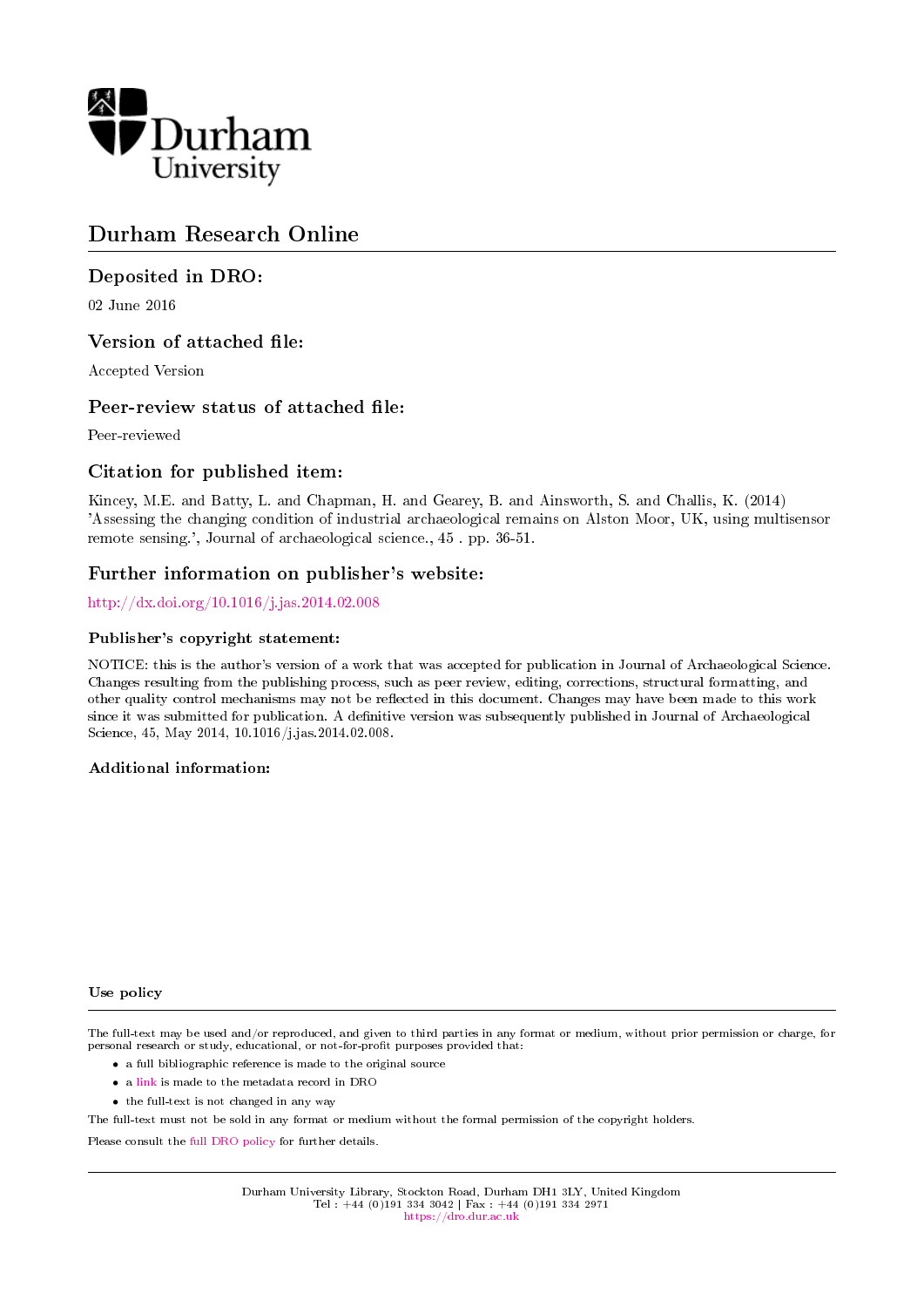# **Assessing the changing condition of industrial archaeological remains on Alston Moor, UK, using multisensor remote sensing**

Mark Kincey<sup>a\*</sup>, Lesley Batty<sup>b</sup>, Henry Chapman<sup>c</sup>, Ben Gearey<sup>d</sup>, Stewart Ainsworth<sup>e</sup> and Keith Challis<sup>t</sup>

<sup>a</sup>Department of Geography, Science Laboratories, Durham University, South Road, Durham, UK  $bG$  Geography, Earth & Environmental Sciences (GEES), University of Birmingham, Birmingham, UK <sup>c</sup>Institute of Archaeology & Antiquity (IAA), University of Birmingham, Birmingham, UK <sup>d</sup>Department of Archaeology, University College Cork, Cork City, Ireland <sup>e</sup>Department of History and Archaeology, University of Chester, Parkgate Road, Chester, UK <sup>f</sup>Department of Archaeology, University of York, King's Manor, York, UK

\*Correspondence to: Mark Kincey, Department of Geography, Durham University, Durham, DH1 3LE. Email: [m.e.kincey@durham.ac.uk](mailto:m.e.kincey@durham.ac.uk)

## **ABSTRACT**

Upland environments have the potential to preserve relatively undisturbed multi-period archaeological remains due to reduced anthropogenic impacts such as intensive agriculture. However, these environments can also be extremely fragile and susceptible to alternative pressures from insensitive land-use practices and their dynamic geomorphological setting. This paper presents the results of research focusing on the interactions between industrial heritage sites and their semi-natural landscape context within the upland landscapes of Alston Moor, North Pennines, UK. Change detection using multispectral Landsat data was combined with detailed mapping from airborne lidar, aerial photographs and fieldwork to quantify the rate and nature of the changing condition of selected industrial archaeological sites. Results indicate that extensive degradation has been occurring at a number of former lead mining sites over recent decades, primarily due to fluvial erosion in the form of gullying but with slope and aeolian processes also of significance in particular locations. Soil samples taken from actively eroding areas within Fletcheras Rake, one of the earliest documented lead mines in the area, suggest that the reworking and redistribution of sediments from former mining sites are releasing heavily contaminated sediments into the wider hydrological catchment. It is argued that a more complete understanding of the complex interrelationships and linkages between archaeological sites and the semi-natural environments in which they are situated can only be achieved through the combined application of research methods employed by both the archaeological and geomorphological disciplines.

## **KEYWORDS**

Remote sensing; uplands; industrial archaeology; change detection; geomorphological processes.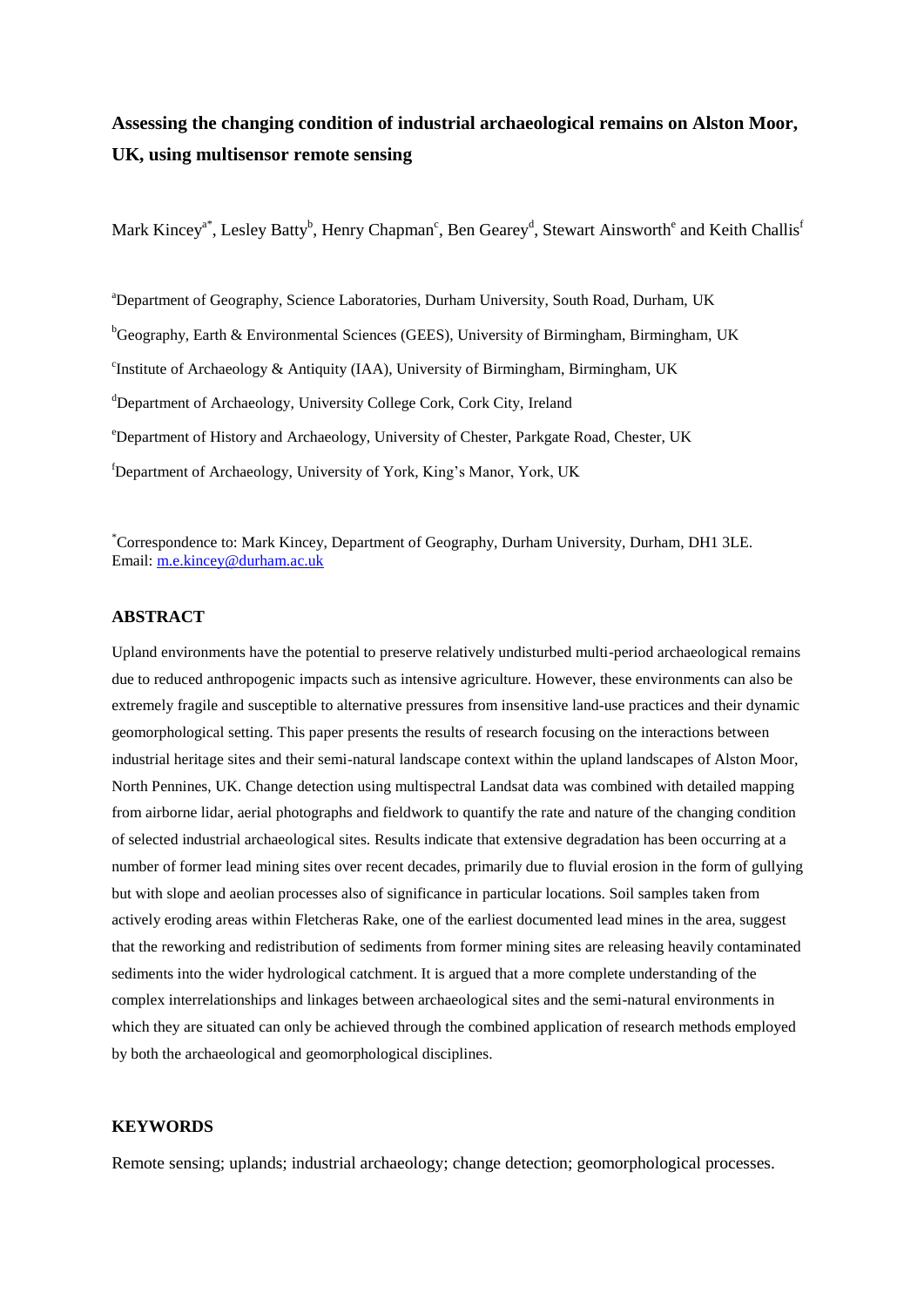## **1. INTRODUCTION**

The potential for archaeological remains within upland environments to survive relatively undisturbed by recent pressures such as intensive agriculture or urban development is now widely acknowledged (Tunnicliffe, 2006; Whyte and Winchester, 2004). Uplands such as the North Pennines have the potential to retain important archaeological sites as upstanding monuments or earthworks; features that would often have been destroyed through activities such as long-term intensive ploughing in corresponding lowland contexts (Coggins, 1986; Darvill, 1986a; Manby and Turnbull, 1986). The extensive peat deposits occurring within many upland environments also provide an excellent archive of palaeoenvironmental data and organic archaeological remains (Gearey et al., 2010; Simmons, 2003).

However, it has also been recognised for several decades that the archaeology within upland environments faces a diverse range of other pressures, both natural and anthropogenic, that threaten the survival of this important resource (e.g. Darvill, 1986b). Insensitive land-use practices coupled with indirect anthropogenic effects such as global climate change are impacting directly and indirectly on environments where thin soils, harsh climates and short growing seasons often predominate, making upland environments overwhelmingly dynamic and fragile. Implementing policies and management practices that maintain or improve core upland ecosystem services can therefore be particularly difficult, with the need to maintain the appropriate balance between the requirements of the direct 'users' of upland landscapes, whether inhabitants or periodic visitors, and associated priorities such as carbon sequestration and biodiversity (Bonn et al., 2009; Burt et al., 2002). Within this context, the need to determine practical and effective heritage management strategies is paramount.

Remote sensing has already been used effectively to investigate a wide range of environmental and anthropogenic pressures in upland landscapes, including gully erosion (Evans and Lindsay, 2010), peatland hydrology (Harris and Bryant, 2009), habitat mapping (Poulin et al., 2002), carbon fluxes (Becker et al., 2008) and the effectiveness of peatland restoration (Lowe et al., 2009). Nevertheless, there have been few studies that have attempted to specifically investigate the potential of remote sensing techniques for managing upland archaeological remains, particularly in reference to their wider semi-natural environment (cf. Kincey and Challis, 2010).

## *1.1 Context to the research*

This paper discusses the results of remote sensing analyses and fieldwork undertaken to assess the changing condition of industrial archaeological remains on Alston Moor in the North Pennines, UK.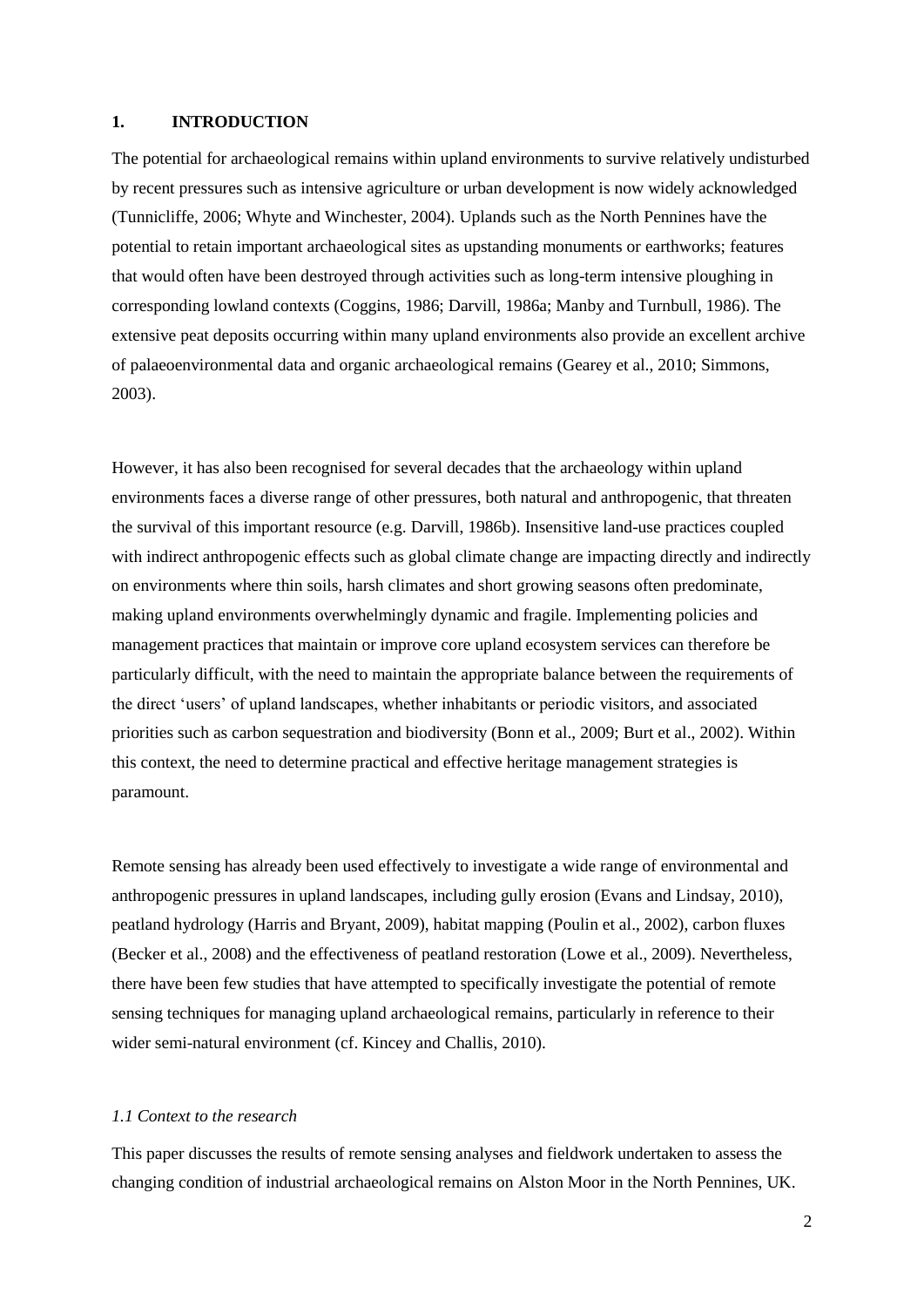Although analysis was designed to focus on the historic industrial remains of the area and so primarily medieval and post-medieval in date, many of the wider implications will equally apply to remains from other periods and site types. The condition of the archaeological resource was assessed in relation to evidence for erosion processes within the surrounding landscape, such as the presence of landforms such as gullies, debris fans and relict stream channels. Multi-temporal imagery was used to quantify the extent of change over time through an assessment of how the form and nature of the archaeological sites has altered through recent decades.

The extent and severity of erosion in upland environments is often driven by complex interrelationships between a wide range of contributing factors. The nature of the sediments and their vegetation cover provide the context against which a variety of erosion processes, including fluvial, aeolian, slope and frost are constantly acting (Burt et al., 2002; Evans and Warburton, 2010). The sensitivity of upland peatlands to change and degradation in particular is well understood (Charman, 2002; Tallis et al.,1997); with considerable research focusing specifically on peat erosion within the Pennine Chain (Bower, 1960; Evans and Warburton, 2005; Yeloff et al., 2005). The nature and severity of the erosion and its impact on the archaeological resource varies depending on the local situation and specific conditions, with landform evidence such as gullies or arcuate tears providing indirect insights into which particular geomorphological processes are dominating.

The situation in this area of the North Pennines is complicated further by the potential for these processes to cause remobilisation of metal contaminants stored in the archaeological deposits; a longterm legacy of the area's industrial heritage. The role of archaeological remains within the broader source-pathway-receptor framework for assessing land contamination is already widely acknowledged (McCaffrey et al., 2005), with such remains able to act as the source of pollutant mobilisation, the pathway linkages along which mobilisation occurs, or the receptor sites for deposited contaminants. Therefore targeted fieldwork to collect samples for testing the levels of these contaminants and their bioavailability to the wider catchment was also conducted, with the results of this analysis being considered in relation to their likely geomorphological context. The conclusions of the work are discussed in relation to this particular landscape in the UK but are equally applicable to other environments where similar anthropogenic and geomorphological factors co-exist.

The work was part of wider English Heritage research aimed at investigating the archaeological landscapes of the North Pennines Area of Outstanding Natural Beauty (AONB) (Ainsworth, 2008). This multidisciplinary research aimed to use diverse techniques including remote sensing, field survey and historic area assessments to better understand the historic environment of the area. Emphasis was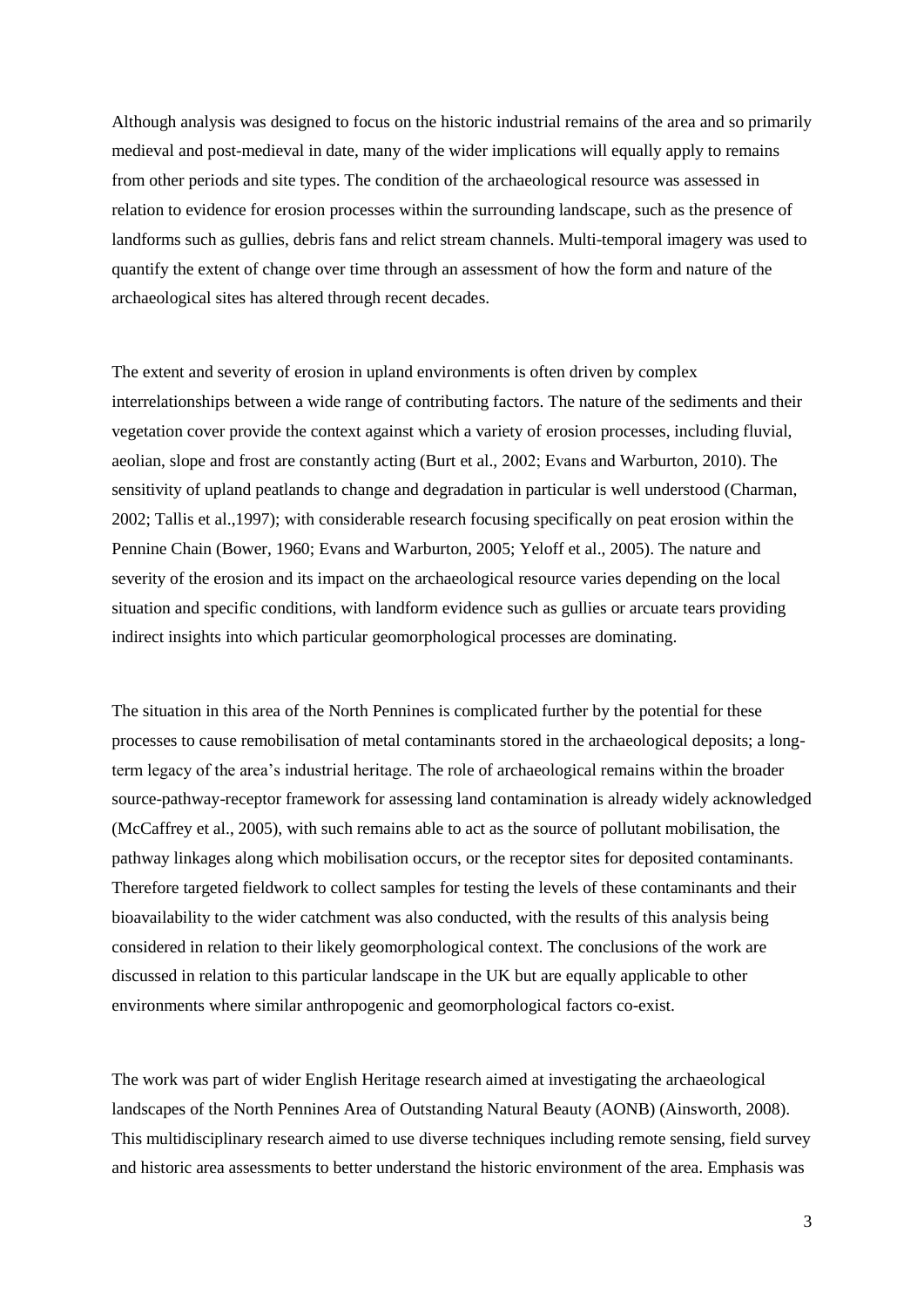placed on recording evidence for the exploitation of mineral resources, principally lead extraction and processing, and farming; the twin practices that have historically dominated the economy of the area. The recording of these 'miner-farmer' industries went alongside research into the complex interplay between historic land-use practices and the surrounding semi-natural environment, with the intention being to generate an assessment of potential future impacts. This paper outlines the results of one aspect of the overall project, the use of multisensor remote sensing techniques to record and assess the condition of archaeological sites within the Alston Moor landscape (Kincey et al., 2011).

### *1.2 Study area*

Analysis focused on a 32  $km^2$  area of Alston Moor (central NGR: NY755440), incorporating sections of the valleys of the River South Tyne to the south and the River Nent to the north, as well as a sizeable area of upland moor crossing Middle Fell and Flinty Fell; an altitudinal range of 250-670m AOD (Figure 1).

Alston Moor is located within the Northern Pennine Orefield, a geological area bounded by the faults marking the Tyne Gap and Stainmore Gap to the north and south respectively, the Pennine escarpment to the west and the former West Durham Coalfield to the east. The geology of the Alston Block consists primarily of Carboniferous age sedimentary rocks that form a series of repeating sequences of limestones, sandstones, interbedded shales and coal measures, known as the Yoredale cyclothems. Igneous intrusions into the network of faults and veins within the Carboniferous rocks resulted in the rich mineral deposits that have driven the industrial exploitation of the area, in particular lead and zinc ores and the associated gangue minerals such as fluorite and barytes (Dunham, 1990). The overall topography of the landscape developed during the last glaciation and through subsequent Holocene processes. The north- to north-east-facing valley slopes were typically covered by boulder clay as the glaciers retreated and are therefore smooth in profile, whilst the southto south-west-facing slopes tend to have a profile consisting of stepped benches caused by the differential weathering of exposed Carboniferous strata with varying hardness characteristics (Bulman, 2004; Clarke, 2008). Soils in the area are typical of other upland environments with similar geology, comprising slowly permeable acidic loams and clays on the lower valley slopes and blanket bog peat soils on the higher fells.

The landscape is sparsely populated, with the exception of relatively small nucleated settlements at Nenthead and Garrigill, and includes fields on the lower slopes of the two valleys that have been improved with fertilisers and historically kept in constant use primarily for pasture grassland, known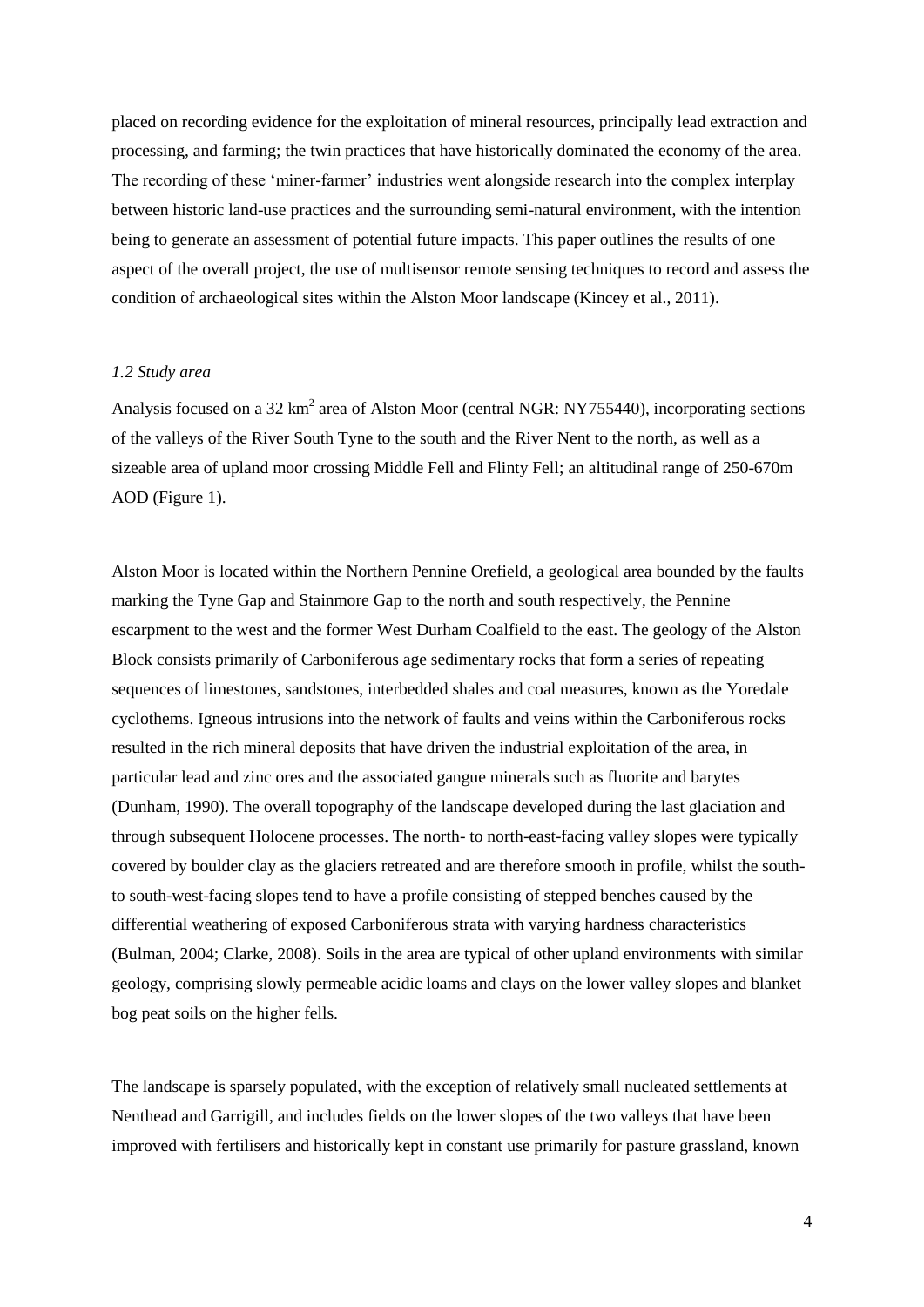locally as 'in-bye' land. At higher elevations the land grades into open heathland, moorland and blanket bog on the fell tops.



Figure 1. Location of study area (Map data © Crown Copyright / database right 2012. An Ordnance Survey / EDINA supplied service)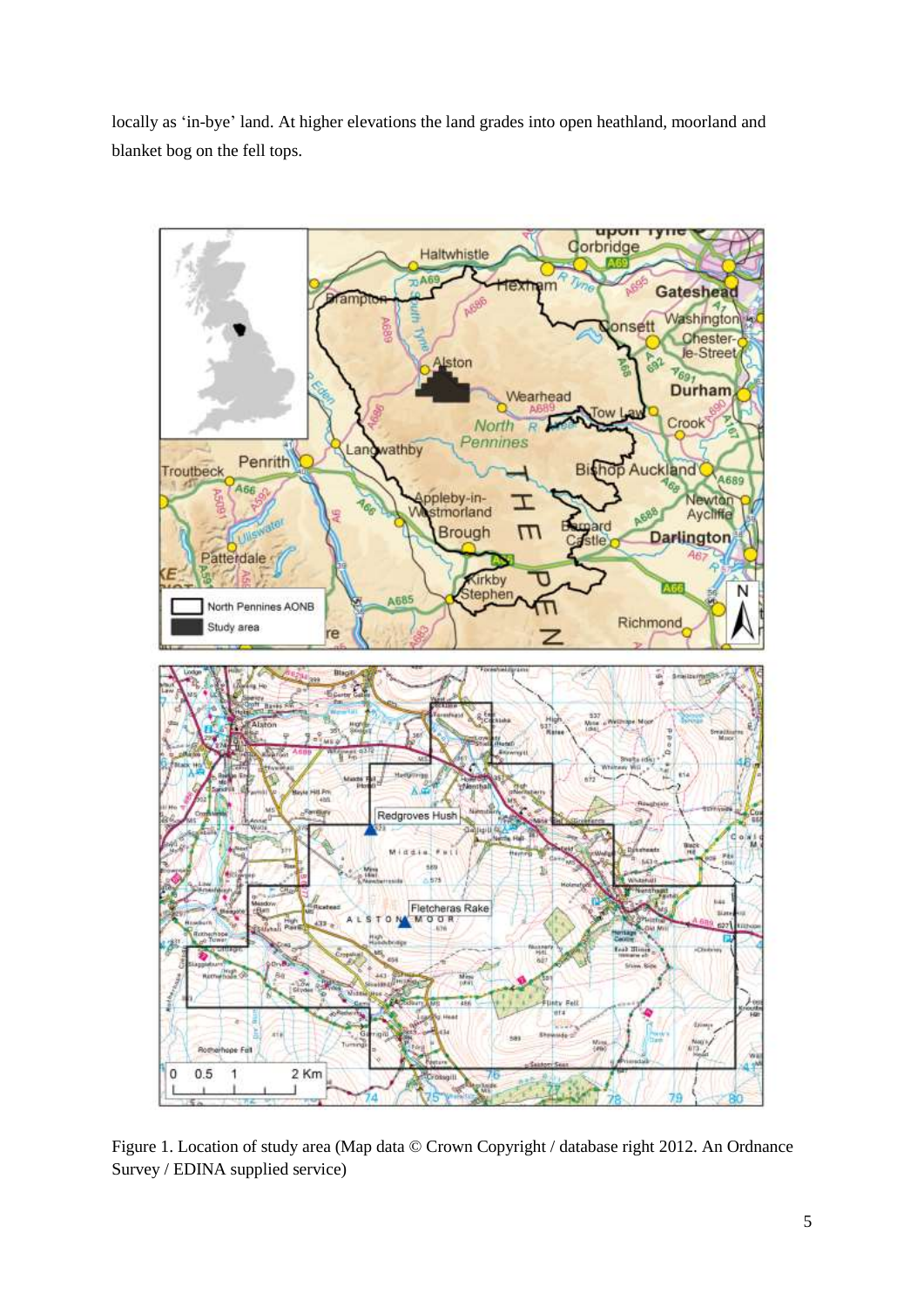The archaeological mapping covered the entire study area but with two locations selected for more detailed analyses in order to better characterise detailed process interactions and patterns of change: the surface lead workings and hush at Redgroves (NY734448) (Figure 2) and the lead workings at the Scheduled Monument site of Fletcheras Rake (NY745434) (Figure 3).The main workings at Redgroves were opencast along Redgroves Hush, an artificial ravine caused by the repeated discharge of water from an upstream reservoir in order to clear overburden from surface mineral veins, although with later subterranean workings also accessed from Nattrass Level to the west of the hush. The surface workings at Redgroves cover an area of approximately  $0.19 \text{km}^2$ , of which  $0.025 \text{km}^2$  relates to the main hush itself. The veins here were leased sometime prior to 1737 and continued to be worked until the late 1860s, primarily for lead ore but with some additional limited zinc extraction (Dunham, 1990; Fairbairn, 1993). Fletcheras Rake extends over 0.23km<sup>2</sup> and is one of the earliest documented lead working sites on Alston Moor, with the vein being granted to the Duke of Gloucester in 1475 but probably already being worked prior to that date. Large spreads of mine tailings along Fletcheras Rake are thought to date from this period, with later subterranean workings documented between 1736 and 1873 (Fairbairn, 1993).



Figure 2. (left) Colour-infrared aerial photograph (top) and hillshaded airborne lidar image (bottom) showing industrial features at Redgroves Hush (Photography © English Heritage)

Figure 3. (right) Colour-infrared aerial photograph (top) and hillshaded airborne lidar image (bottom) showing industrial features at Fletcheras Rake (Photography © English Heritage)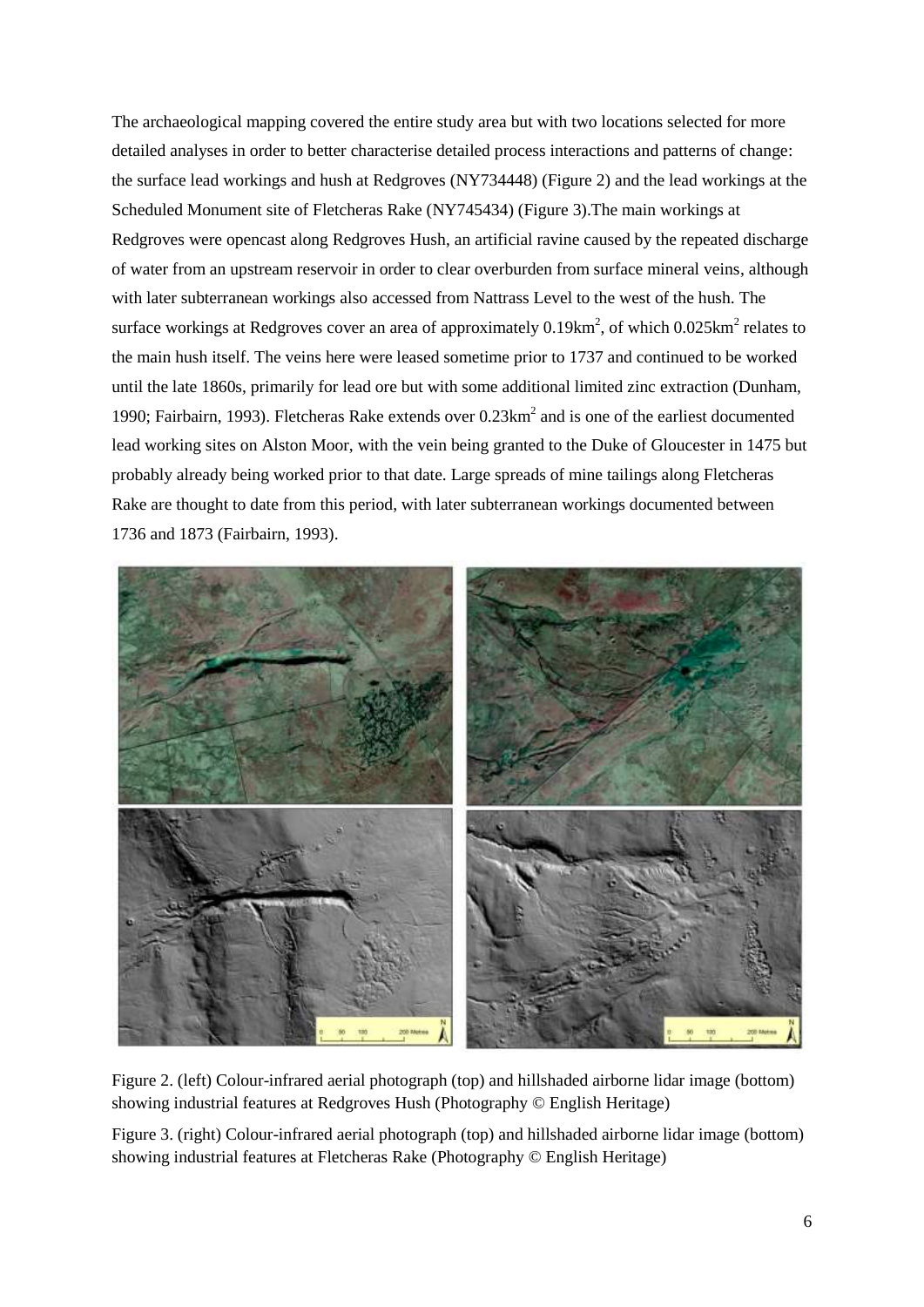The main objectives of this study were:

- (i) to use airborne remote sensing to generate a baseline record of the industrial archaeology of Alston Moor.
- (ii) to use multi-temporal satellite imagery to assess patterns of change to selected archaeological sites.
- (iii) to test the significance of these changes through targeted fieldwork at a single site, including soil sampling and lab analysis for metal contaminants.
- (iv) to use the results of the research to better understand the interactions between geomorphological processes and archaeological sites in upland environments.

## **2. DATA AND METHODS**

#### *2.1 Archaeological mapping*

To establish a baseline archaeological record against which to assess issues of threat and change, a rapid mapping exercise was conducted across the entire  $32 \text{km}^2$  study area based on analysis of a range of airborne remote sensing data. The recording was limited to areas of industrial heritage as this was the primary focus of this aspect of the research, and was designed to supplement the much more detailed mapping carried out by the English Heritage aerial survey (Oakey et al., 2012) and field investigation teams. Archaeological mapping was carried out within ArcGIS with identified features digitised as vector polygons and with relevant attributes being recorded as associated tabular information. Features indicative of active erosion, such as pronounced gullies, were digitised to a separate layer in order to provide a point-in-time assessment of landscape condition. The primary data used for mapping were airborne lidar data, colour and colour-infrared aerial photographs and airborne hyperspectral imagery, all collected and pre-processed by Infoterra Global Ltd (Table 1).

| Data set       | <b>Sensor</b>             | <b>Acquisition</b><br>date(s) | Ground<br>resolution(m)     | <b>Spectral</b><br>resolution (nm) | Image processing / analysis<br>methods      |
|----------------|---------------------------|-------------------------------|-----------------------------|------------------------------------|---------------------------------------------|
| Airborne Lidar | Optech ALTM<br>Gemini 167 | 24/10/08<br>27/10/08          | $0.5$ (for<br>gridded data) | ٠                                  | Hillshade PCA (Devereux et<br>al., $2007$ ) |
|                |                           |                               |                             |                                    | Slope / Curvature (Kennelly,<br>2008)       |
|                |                           |                               |                             |                                    | Local Relief Models (LRM)<br>(Hesse, 2010)  |
|                |                           |                               |                             |                                    | Solar Insolation Models                     |

Table 1. Airborne remote sensing data sets used for the archaeological mapping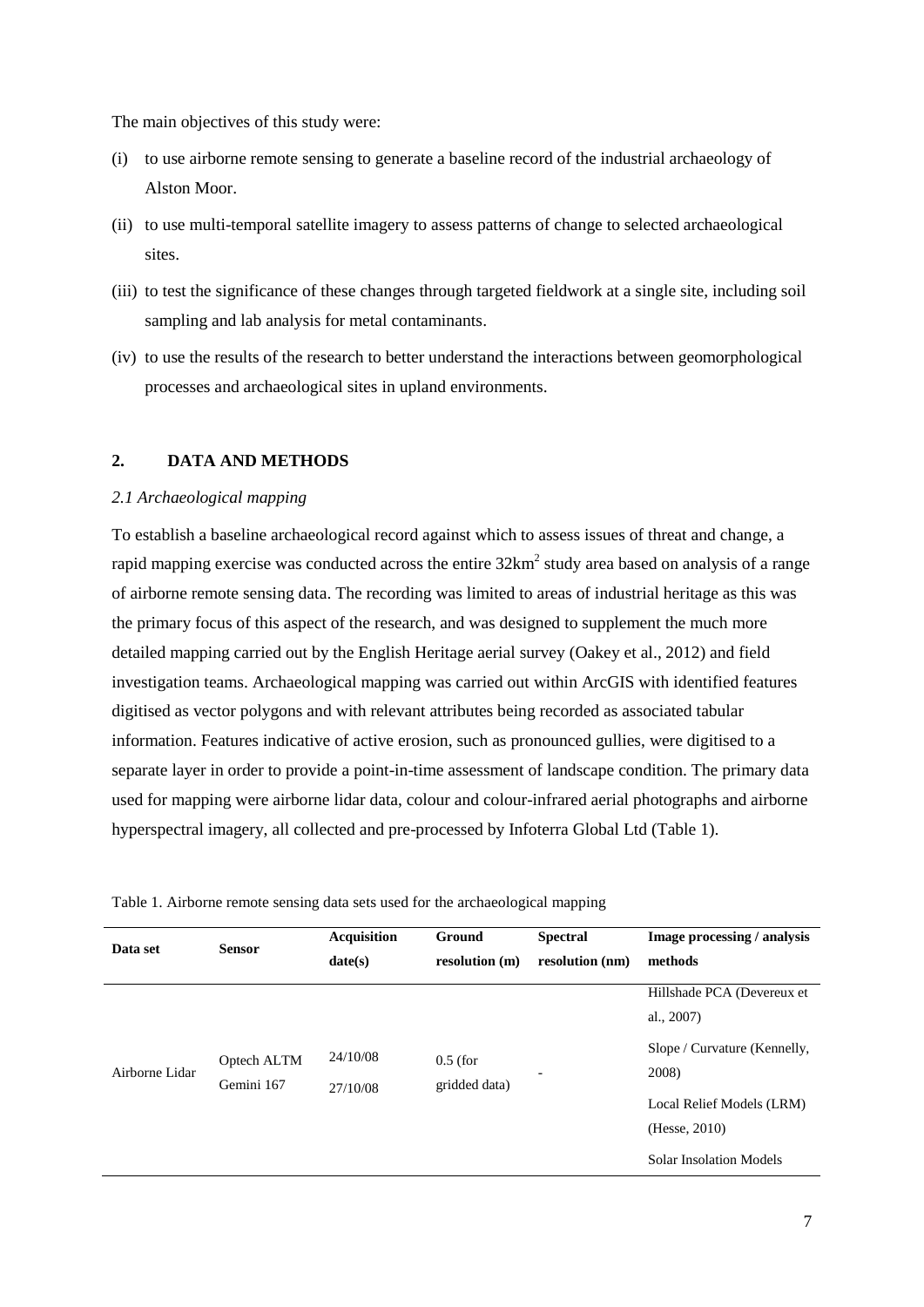|                                      |                                                              |                      |              |                                                                                                                      | (Challis et al., $2011$ )                                                                                             |
|--------------------------------------|--------------------------------------------------------------|----------------------|--------------|----------------------------------------------------------------------------------------------------------------------|-----------------------------------------------------------------------------------------------------------------------|
| RGB / CIR<br>aerial<br>photographs   | Vexcel Imaging<br>UltraCam X<br>$(7.2 \mu m \text{ pixels})$ | 12/04/09             | 0.2          | Panchromatic<br>$(415-675)$<br>Blue (410-50)<br>Green (490-<br>630)<br>Red (585-680)<br>Near Infrared<br>$(685-910)$ | Orthorectification /<br>Colour-stretching (Mather,<br>2006)                                                           |
| Airborne<br>hyperspectral<br>imagery | Specim AISA<br>Eagle                                         | 22/05/10<br>04/06/10 | $\mathbf{1}$ | 34 bands<br>$(397 - 1001)$<br>range)                                                                                 | True-colour composites<br>False-colour composites<br>Vegetation indices (NDVI /<br>TNDVI) (Lillesand et al.,<br>2008) |

## *2.2 Multi-temporal change detection*

Multispectral satellite data in the form of archived Landsat imagery for five epochs between 1977 and 2006 were used for multi-temporal change detection analyses. Data were downloaded as orthorectified TIF files from the Global Land Cover Facility (GLCF) hosted at the University of Maryland (Table 2). The individual bands were all resampled to a 30 metre pixel size in order to match the spatial resolution of the majority of the Landsat bands from each epoch. The MSS Landsat 2 data from 1977 was, however, of a much lower spatial resolution (79m) and although resampled to a 30m pixel size for analysis purposes proved noticeably less valuable for detailed site-scale analyses. The bands from each individual epoch were then stacked within Erdas Imagine to create five separate multiband composite images.

| Table 2. GLCF Landsat data sets utilised in change detection analyses |  |  |  |
|-----------------------------------------------------------------------|--|--|--|
|-----------------------------------------------------------------------|--|--|--|

| <b>GLCF ID</b> | <b>WRS</b> notation      | <b>Satellite</b> | <b>Sensor</b> | Acquisition<br>date   | Year | <b>Spatial resolution</b><br>(m) |
|----------------|--------------------------|------------------|---------------|-----------------------|------|----------------------------------|
| 232-128        | WRS-1, Path 219, Row 022 | Landsat 2        | <b>MSS</b>    | $27th$ May            | 1977 | 79                               |
| 205-964        | WRS-2. Path 204, Row 022 | Landsat 5        | <b>TM</b>     | $14^{th}$ May         | 1988 | 30                               |
| 205-932        | WRS-2. Path 203. Row 022 | Landsat 5        | <b>TM</b>     | $18th$ May            | 1992 | 30                               |
| 214-703        | WRS-2. Path 204, Row 022 | Landsat 7        | $ETM+$        | $7th$ May             | 2000 | 30 (Band $8 = 15$ )              |
| 223-235        | WRS-2, Path 203, Row 022 | Landsat 5        | TM            | $10^{\text{th}}$ June | 2006 | 30                               |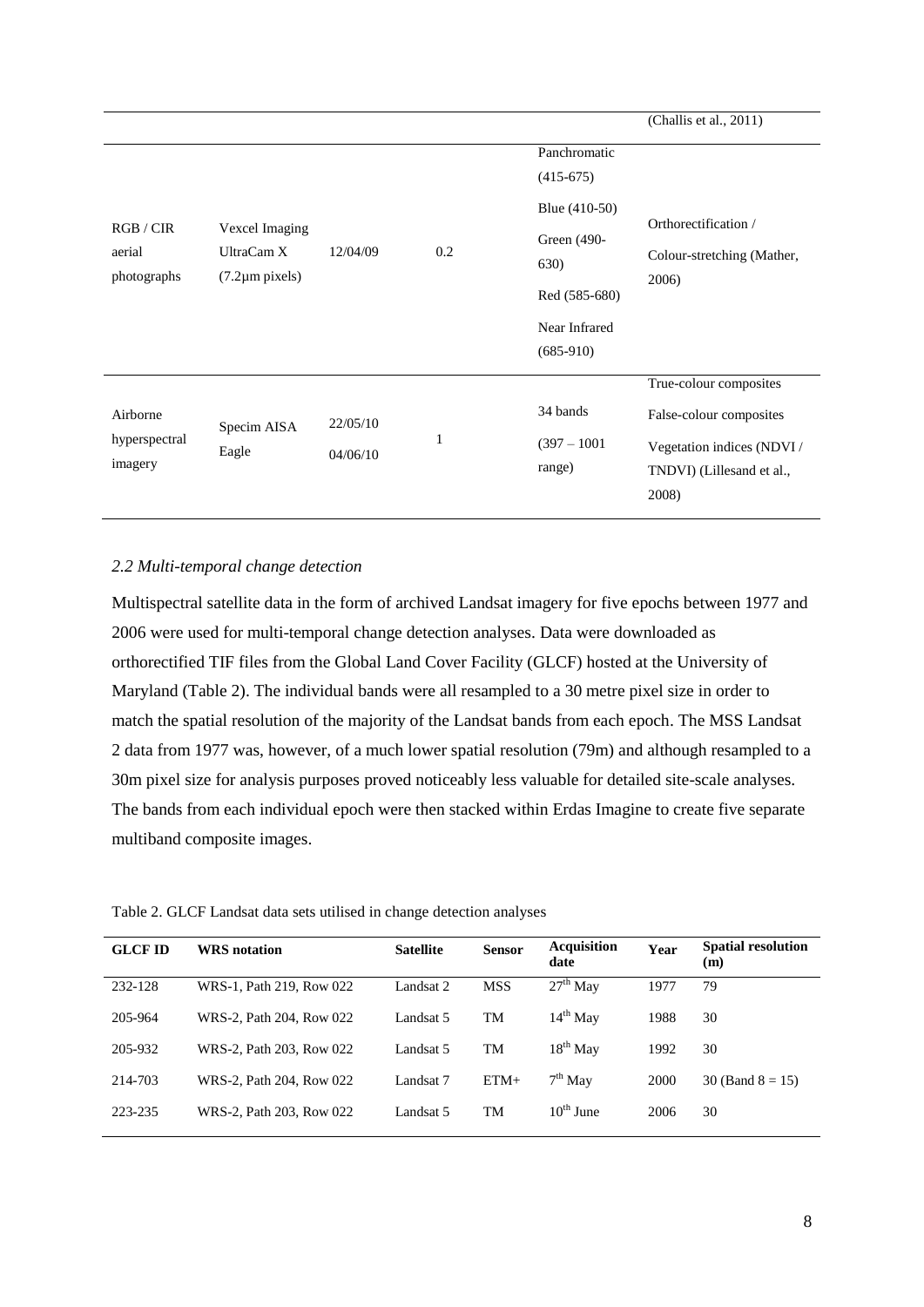Landsat data were processed to produce true- and false-colour composites, the Normalised Difference Vegetation Index (NDVI) and the brightness, greenness and wetness outputs of the Tasselled Cap transformation (Campbell, 2006; Crist and Cicone, 1984; Lillesand et al., 2008). The resulting images were visually analysed for gross landscape features such as substantial areas of mining waste, as well as being compared with the higher spatial resolution lidar and spectral data. In order to quantify any temporal variation the change detection methodology established by Barlindhaug et al., (2007) was applied, involving the image differencing of NDVI outputs from each data epoch to provide summary rasters displaying changes in biomass and vegetation cover.

Landsat data were selected due to their similar within-year date (May-June) in order to ensure that the change detection analysis would reflect longer term trends rather than short term phenological variation. However, this approach is based on the assumption that the weather in the months preceding the acquisition dates is broadly comparable. In order to test this assumption more thoroughly historic climate data for the closest available UK Met Office station were obtained and analysed (Newton Rigg, Cumbria, NY493308). The rainfall and temperature data from the years corresponding with the Landsat imagery were tabulated to allow comparison of the weather in the months preceding the satellite acquisition dates.

## *2.3 Field sampling and laboratory analysis*

Fieldwork focused on a programme of vegetation survey and soil sampling at a single site (Fletcheras Rake), aimed at providing data relating to species variation and metal contamination levels that could then be cross-referenced with the results of the remote sensing analysis (Figure 4).



Figure 4. Location of soil samples taken at Fletcheras Rake (Photography © English Heritage)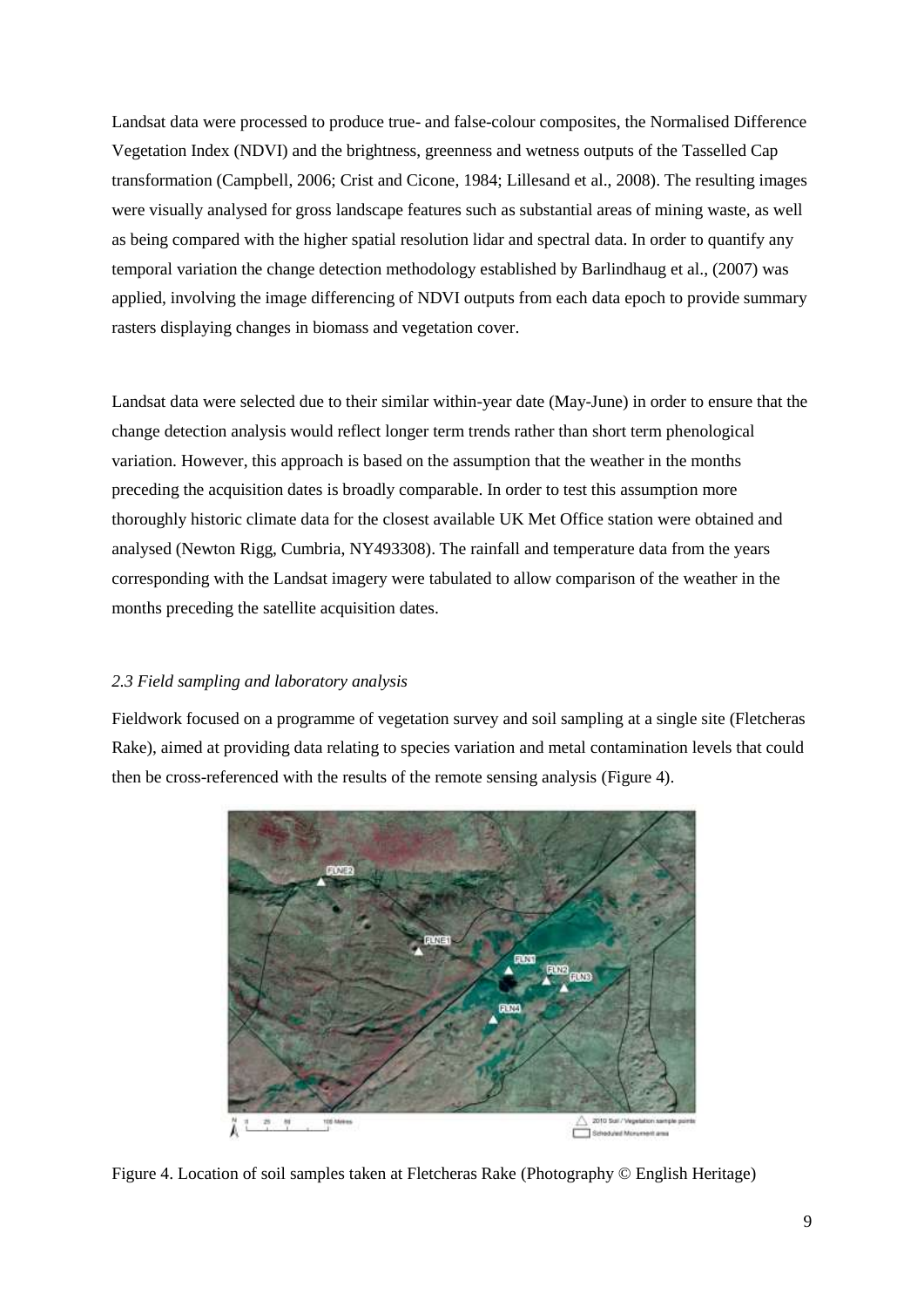The aim of the vegetation survey was to establish whether there were distinct vegetation communities at this field site and in particular to determine whether there were metallophyte communities present. A metallophyte is a species that can tolerate elevated metal concentrations within soils and can range from those that are obligate metallophytes (those that depend upon high concentrations of particular metals), facultative metallophytes (those species that can occur on non-metalliferous soils but a specialised ecotype is dependent upon the presence of metals) and accompanying metal tolerant species (Baker et al., 2010; Lambinon and Auquier, 1963). The survey was carried out according to National Vegetation Classification Guidelines (Rodwell, 2006).

Soil sampling focused on two areas of Fletcheras Rake containing representative vegetation and land cover characteristics, with three replicate samples taken at each of six sample locations in order to account for variability. Samples were removed using a 50cm core and divided into 10cm sections to provide an assessment of variation in metal concentrations down the soil profile. Laboratory analysis involved the determination of pseudototal metal concentrations in dried soil using the aqua regia method, and BCR sequential extraction to determine metal content of different geochemical fractions within the soil (Margui et al., 2004). A sub sample of each soil section was left un-dried (fresh) and the novel technique of Diffusive Gradient in Thin-Films (DGT) was applied to measure the metal flux which gives a more accurate measure of the bioavailable fraction of metals. All extracts from the above techniques were analysed using atomic absorption spectroscopy for Fe, Mn, Cu, Zn, Co, Cr, Ni and Pb.

## **3. RESULTS**

#### *3.1 Baseline archaeological record*

The rapid mapping identified 1193 features or areas of probable industrial heritage within the study area, suggesting an approximate spatial density of c. 37 extant surface sites per square kilometre (Figure 5). By far the most commonly recorded archaeological features (>80%) were the shafts and shaft mounds associated with historic mineral extraction industries, principally lead mining. The shafts and their surrounding spoil heaps can be identified in long rows following the mineral seams that criss-cross the majority of the study area, with particularly high densities south of Bentyfield Mine and to the south and southwest of Nenthead. Additional features relating to the extractive aspect of historic mineral industries were identified in the form of areas of open face extraction (the smallscale working of a mineral vein exposed in crag or outcrop) and a relatively large number of levels, the surface entrances to the subterranean mining operations. The mapping also recorded numerous examples of the later stages of lead working, including the remains of former dressing floors at Whitesyke Mine, the abundant spoil heaps surrounding the former smelt mill at Nenthead and the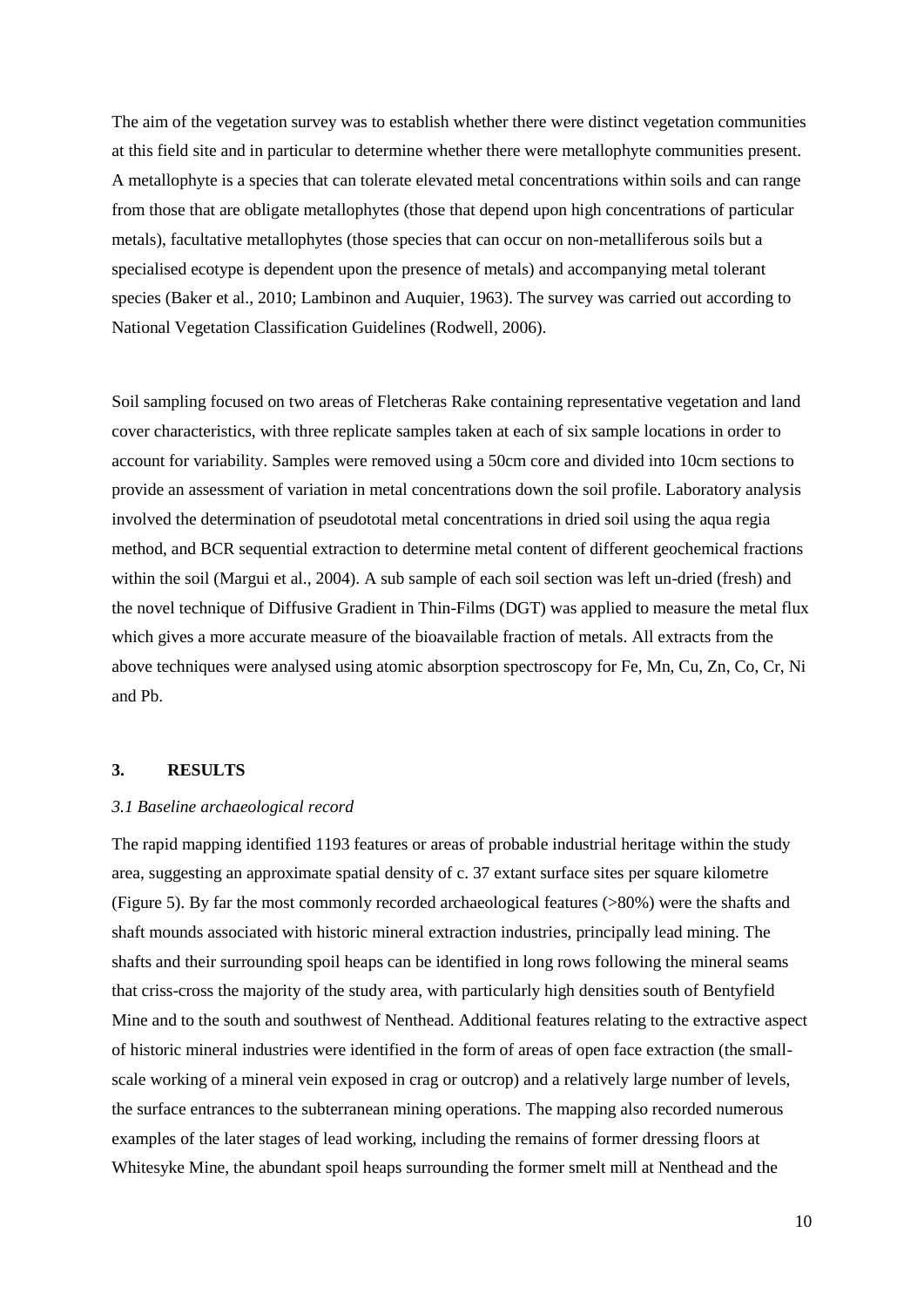almost kilometre long flue leading southeast from this location to Killhope Cross. The water management features relating to the mining activities were another dominant aspect of the industrial archaeology of the landscape, including drainage channels to remove water from mine levels and the extensive networks of leats, dams and reservoirs used to supply the various needs of the extraction, processing and smelting stages of the mining workflow. Other minerals were worked in the Alston area but it is likely that the majority of these remains relate primarily to the extensive lead mining that dominated the area from at least the  $17<sup>th</sup>$  Century onwards (Bulman, 2004; Forbes et al., 2003; Turnbull, 2008).



Figure 5. Distribution of mapped industrial sites, displayed by broad site type category (Map data © Crown Copyright / database right 2012. An Ordnance Survey / EDINA supplied service)

#### *3.2 Rates and patterns of change at selected archaeological sites within the overall study area*

Across the entire study area the change detection between the 1977-1988, and the 1988-1992 images indicates general areas of decreasing vegetation health along the valley bottoms (decreased NDVI values) but with broader areas of increasing vegetation vigour (increased NDVI values) along the valley sides and fell tops. However, examination of the change detection results involving the Landsat imagery from 2000 highlighted a problem. Although the NDVI image for 2000 showed a similar overall distribution of vegetation vigour to the images from other epochs, the change detection results for both the 1992-2000 and 2000-2006 periods show very different patterns. The 1992-2000 image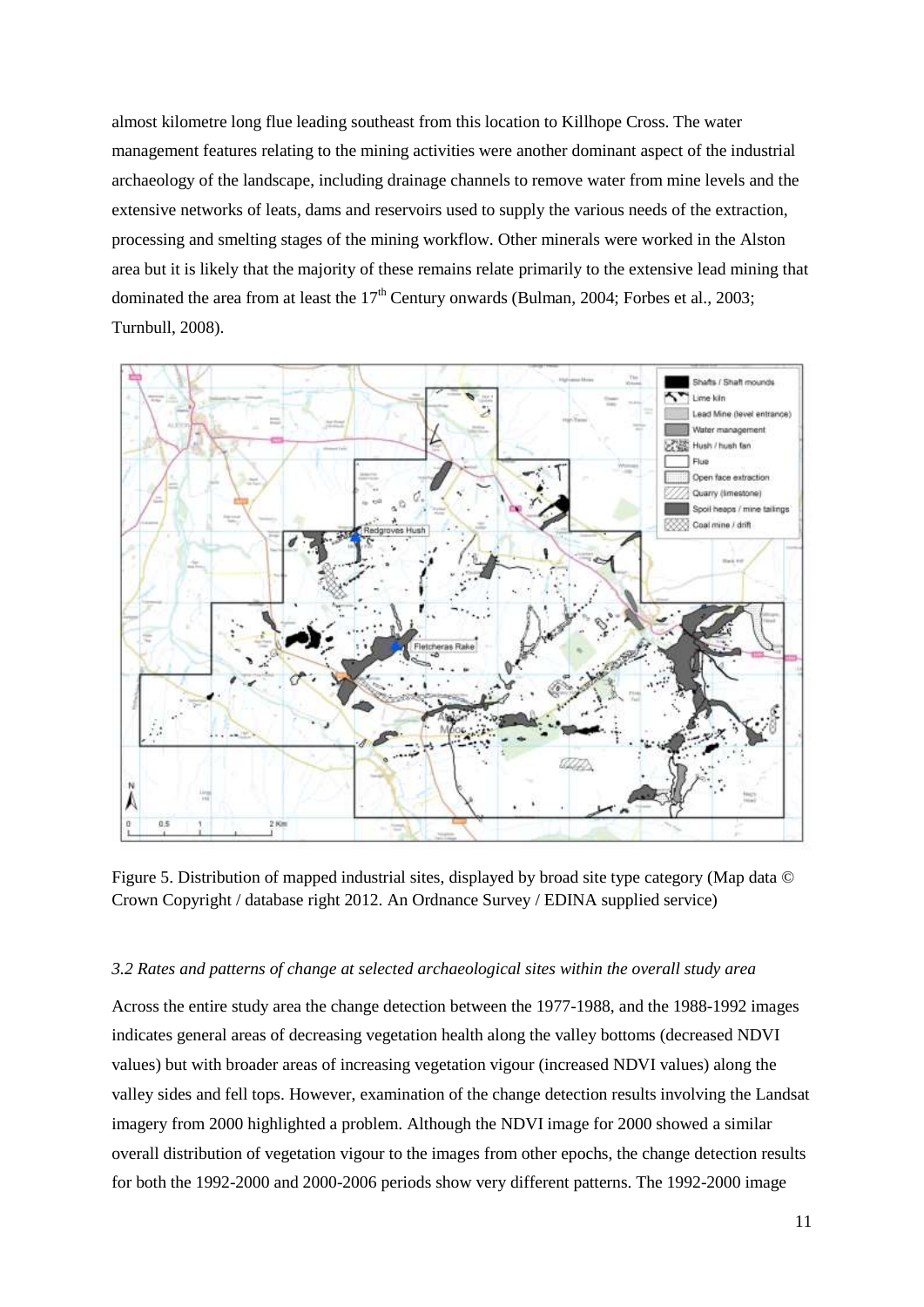indicates that the vast majority of the study area experienced a significant overall decrease in NDVI values, while the 2000-2006 change detection image showed the opposite situation with the entire area indicating a notable increase in NDVI values.

Examination of the corresponding climate data explained these results, indicating that there was a general overall trend towards higher temperatures and increased rainfall in the early months of the sample years between 1977 and 2006, but with a notable sharp decrease in the temperature averages for the two months prior to the 2000 acquisition date (Figure 6). The rainfall data also suggested that the rainfall average for the early months of 2000 was appreciably lower than those for 1992 and 2006. These data suggest that the 2000 satellite image was taken at a time when the preceding weather in the region had been notably colder and drier than in the months leading up to the other image acquisitions. It is therefore likely that the marked difference in change detection results when using the 2000 data relates to phenological changes caused by short term climate trends. There is also the potential for the access and farming restrictions resulting from the Foot and Mouth outbreak of 2001 to have impacted on the land cover characteristics and derived NDVI values between the 2000 and 2006 data sets. These factors were taken into account during the detailed analysis of Redgroves Hush and Fletcheras Rake.



Figure 6. Graph showing mean temperature and rainfall values for the two months preceding the Landsat acquisition dates used in the change detection analyses. Data are for the closest Met Office monitoring station at Newton Rigg, Cumbria (NY493308) and were obtained from [http://www.metoffice.gov.uk/climate/uk/stationdata/.](http://www.metoffice.gov.uk/climate/uk/stationdata/)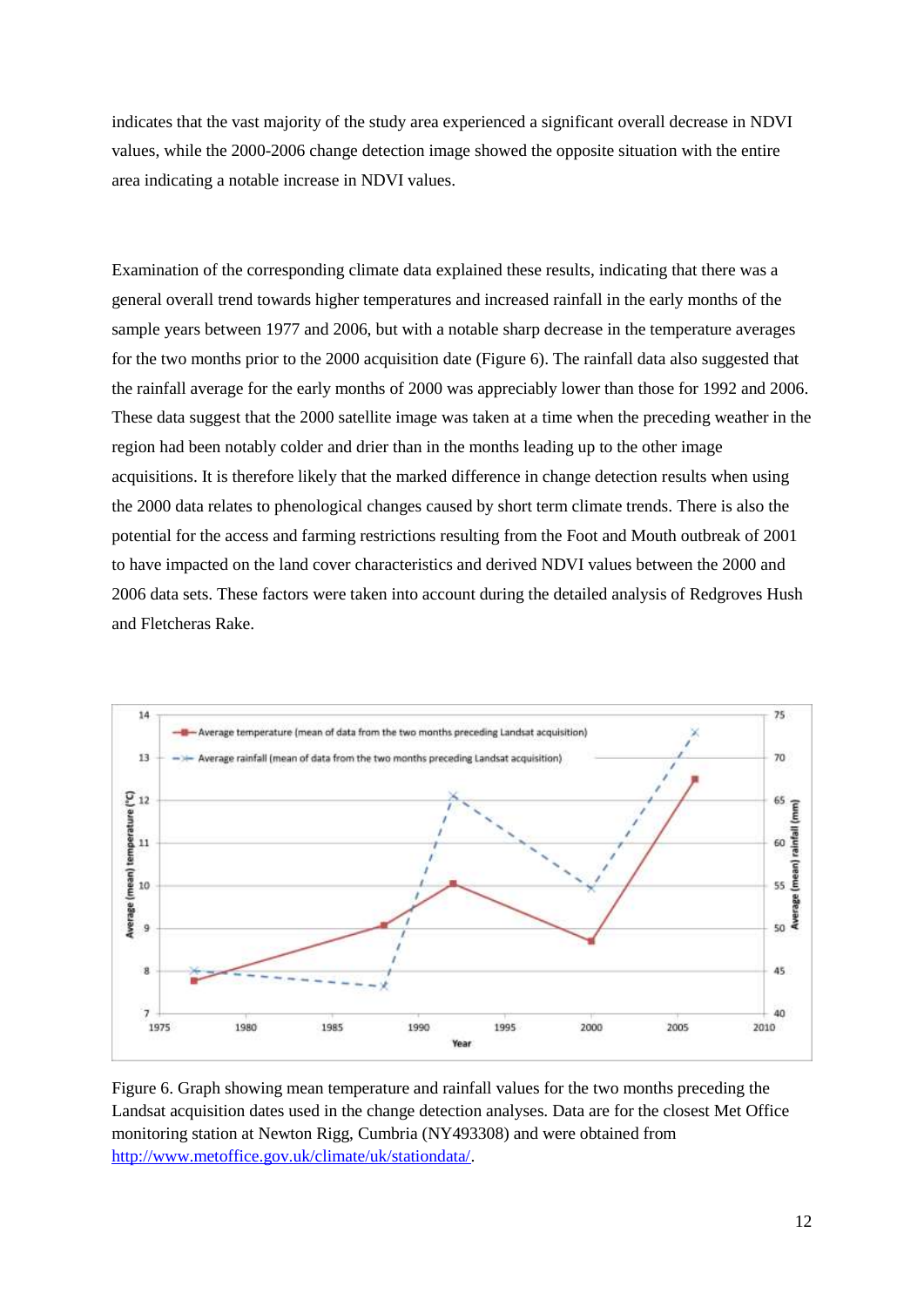## *3.2.1 Redgroves Hush*

The mapping from the airborne lidar and aerial photographs indicated an area of relatively severe gully erosion in the peat deposits at the eastern end of Redgroves Hush (Figure 2). This gully erosion covers an area of  $0.04 \text{km}^2$  and hydrological modelling using the airborne lidar data suggests that the gullies are directly linked with a system of leats feeding into a dam at the upslope (eastern) end of the hush. Visual inspection of the multi-temporal Landsat data from each of the different epochs was able to discern both the hush and this area of erosion, particularly when using a SWIR false colour composite of bands 7-4-2 (Figure 7). However, although detectable, the clarity of the archaeological features on the lower spatial resolution 1977 MSS imagery was noticeably reduced and the majority of the change detection analyses focused on the later 1988 to 2006 data.



Figure 7. Landsat images for Redgroves Hush showing SWIR (7-4-2) false colour composites (Landsat data from GLCF; Photography © English Heritage)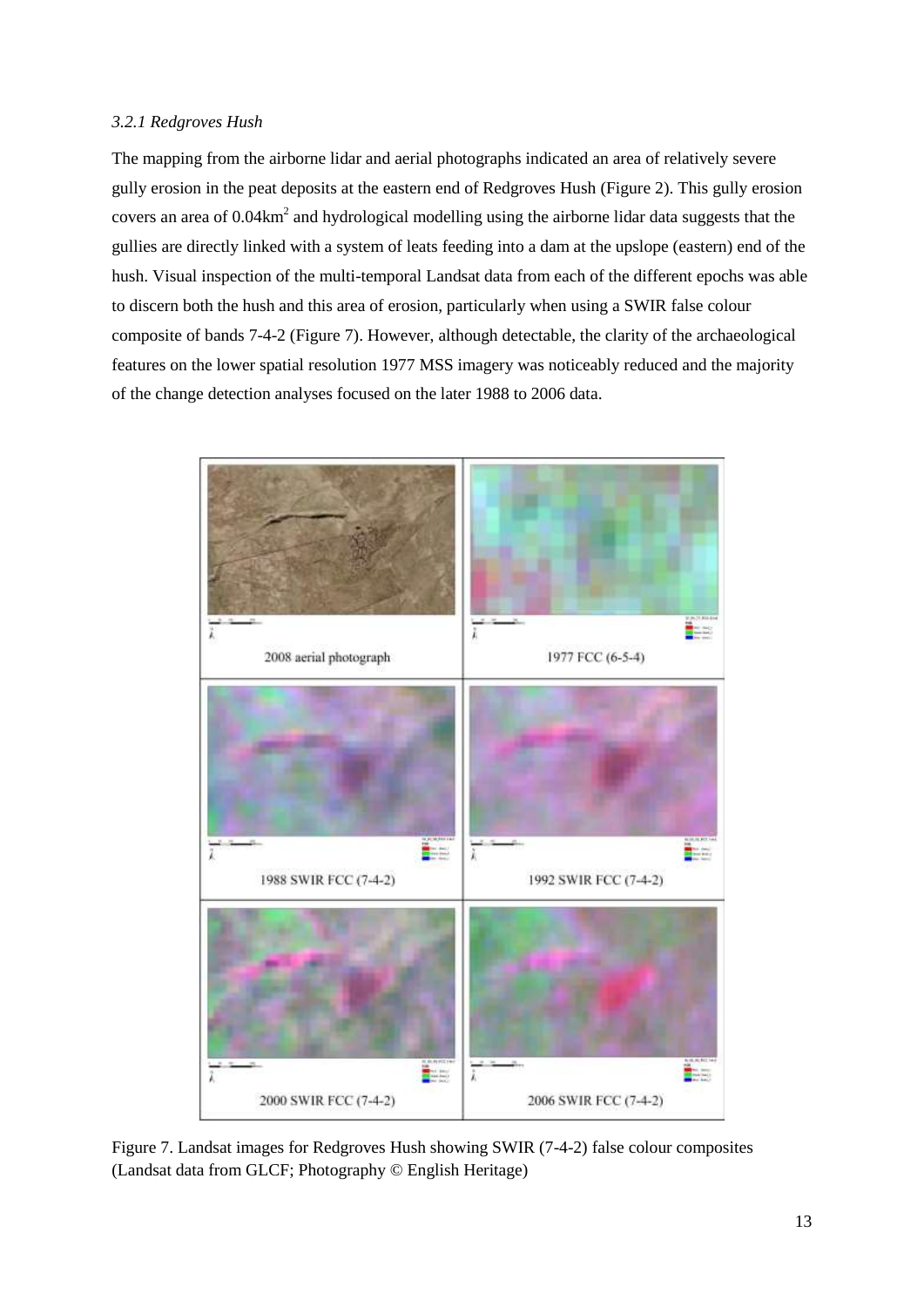Although visual examination of the Landsat data suggests that the erosion at the eastern end of Redgroves Hush has been present since at least the late 1970s, the pixel-based NDVI change detection of the same area indicates that it may actually be relatively stable (Table 3; Figure 8). The NDVI values for the core of the eroded area increase steadily between 1988 and 2006 from 0.25 to 0.35. These low positive NDVI values reflect areas of relatively unhealthy or sparse vegetation but their increase does suggest that the general vegetation vigour is improving. However, it is also apparent from the 1988-2006 change detection data that there are areas of decreasing NDVI values around the periphery of the main erosion core. Taken together these results suggest that the core of the gullying area is relatively stable or possibly even re-vegetating, but its spatial extent is probably increasing around the periphery (Clement, 2005).



Figure 8. Landsat data for Redgroves Hush showing single epoch NDVI images and NDVI change results (Landsat data from GLCF; Photography © English Heritage)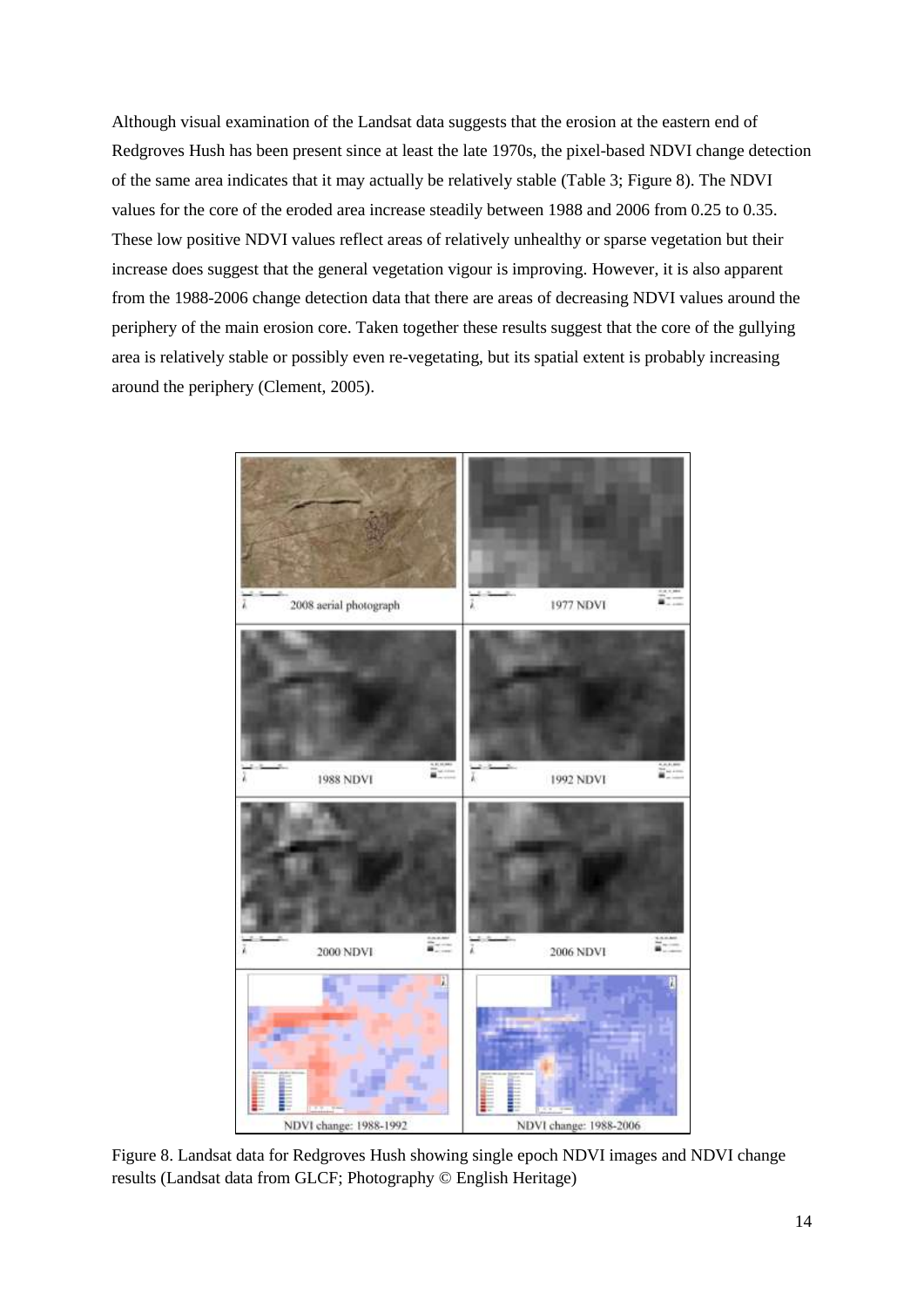In contrast, the main section of Redgroves Hush itself shows a marked decrease in NDVI values between 1988 and 2006, indicating that the vegetation cover along this abandoned mining feature has decreased in spatial extent and vigour. Field inspection suggests that this is likely the result of soil creep, rilling and shallow landsliding along the slopes of the hush itself. This situation is compounded by an additional area displaying a noticeable decrease in NDVI values located to the south of the hush and the west of the main erosion area. This area corresponds with what appears from the 2008 aerial photographs and field walkover to be relatively sparse vegetation cover and some additional minor surface erosion in the form of shallow gullying and downslope sediment movement through water and wind action.

|      |       |                |                |             |             | <b>Standard</b>  |
|------|-------|----------------|----------------|-------------|-------------|------------------|
| Year | Count | <b>Minimum</b> | <b>Maximum</b> | <b>Sum</b>  | <b>Mean</b> | <b>Deviation</b> |
| 1977 | 3160  | 0.209302       | 0.461078       | 944.944764  | 0.299033    | 0.040982         |
| 1988 | 3160  | 0.266667       | 0.536          | 1283.150609 | 0.40606     | 0.043205         |
| 1992 | 3160  | 0.274725       | 0.529412       | 1276.415819 | 0.403929    | 0.03613          |
| 2000 | 3160  | $-0.081967$    | 0.333333       | 440.435205  | 0.139378    | 0.049534         |
| 2006 | 3160  | 0.34           | 0.635135       | 1610.334538 | 0.5096      | 0.048861         |
|      |       |                |                |             |             |                  |

Table 3. NDVI statistics for Redgroves Hush (note the decreased values for 2000)

#### *3.2.2 Fletcheras Rake*

In addition to recording the complex surface workings at Fletcheras Rake, mapping using the airborne lidar and spectral data highlighted the presence of large areas of un-vegetated mining waste at the centre of the Scheduled Monument area (i.e. the area that is deemed of national importance and therefore under statutory government protection) (Figure 3). With no vegetation cover to stabilise the relatively loose matrix of spoil this site has the potential for widespread erosion and was therefore selected for the more detailed analysis. Visual inspection of the multi-temporal Landsat imagery proved capable of differentiating the un-vegetated mining waste from the surrounding grassland, with both the SWIR colour composite and the greenness index of the Tasselled Cap transform proving particularly useful (Figure 9).Although the lower resolution of the 1977 MSS data again means that quantitative comparisons using this imagery for site-scale analyses have to be treated with some caution, the main features at Fletcheras could still be detected in imagery from this date.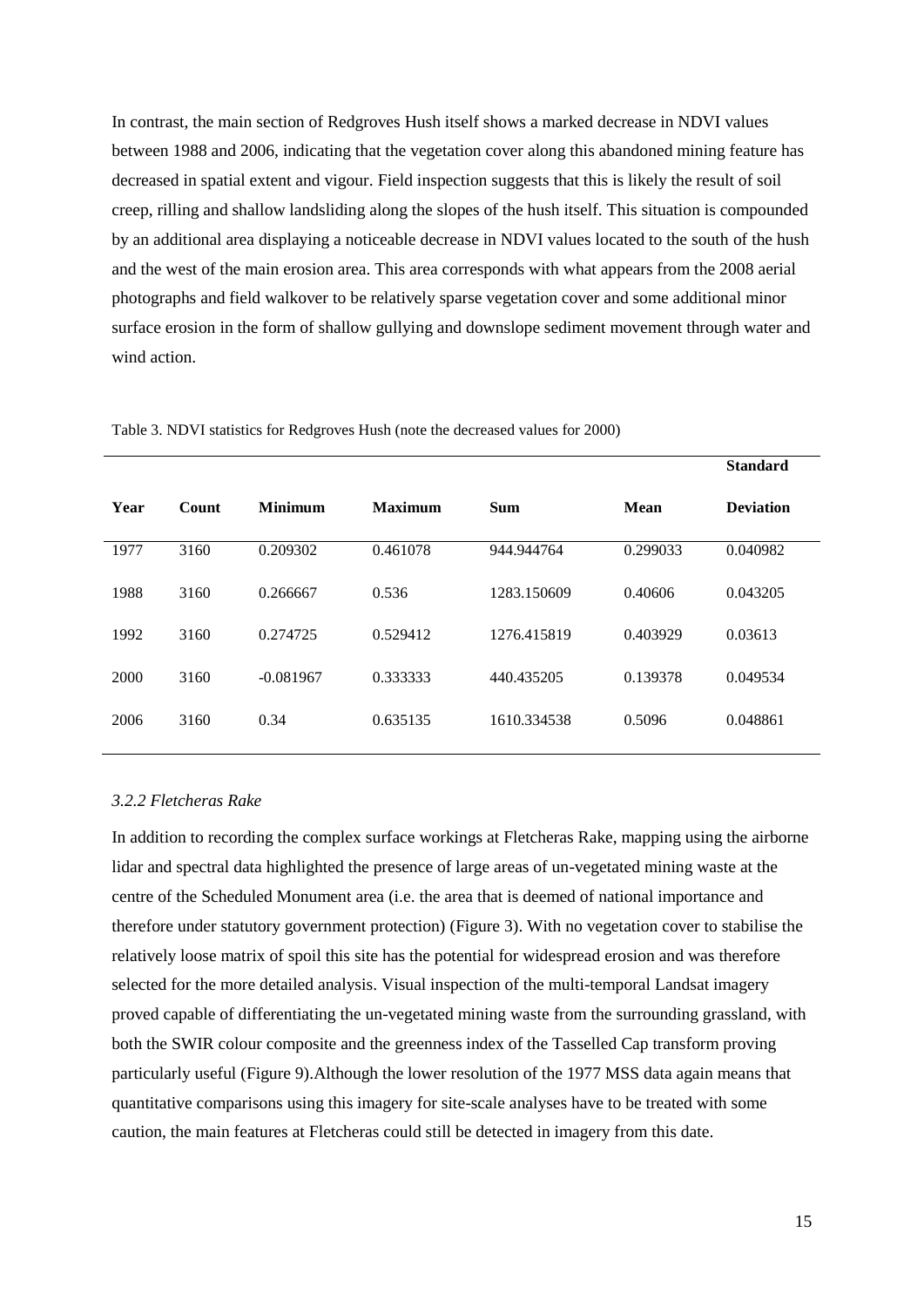Approximate measurement of what is interpreted as bare ground on the Landsat data suggests that the SW-NE long axis of the mining waste has increased from 460m in 1988 to 540m in 2006. Detailed measurements taken from imagery with this spatial resolution (15m-30m) have to be treated with caution but comparison with contemporary historic aerial photography suggests that the values derived from the Landsat data are broadly correct. No historic aerial photographs were available for the 1988 – 2000 epochs but a long axis measurement of 490m taken from the 1977 Landsat data approximates an equivalent measurement of 452m from an aerial photograph taken in 1976, albeit within the potential error margins present when using satellite data with a spatial resolution of 79m. A similar check using the later imagery provided a measurement of 528m using a higher resolution aerial photograph from 2008 that compares well to the equivalent measurement of 540m from the 2006 Landsat data. These comparative measurements taken from broadly contemporary Landsat imagery and aerial photographs indicate that such satellite data can be used for the approximate quantitative assessment of archaeological site change, at least within the constraints of the spatial resolution of the Landsat data. The key value here is that good spatial and temporal coverage of historic aerial photography is not always available, particularly in remote upland areas. The excellent spatial coverage of Landsat data and its frequent temporal revisit rate means that it provides a valuable alternative for such assessments in areas where aerial photographic coverage is poor.

The NDVI change detection analysis at Fletcheras Rake supports the results of the visual inspection (Table 4; Figure 10). Each of the NDVI images record the main area of un-vegetated mining waste as a region of markedly lower NDVI values ranging between 0.13 and 0.27. The NDVI change detection image comparing the 1988 and 2006 data indicates that the majority of the pixels in the central areas have decreased in value by between 0-30%, with some areas decreasing by as much as 50-60%. These results clearly suggest that the core area of mining waste at Fletcheras has experienced a decrease in vegetation cover or vigour during this period. Shallow gullies identified during the field survey suggest that this may be the dominant erosion process occurring at this site, although with the exposed nature of the site and lack of stabilising vegetation, the movement of exposed spoil through wind erosion processes is also likely.

Of additional concern is the presence of an elongated area of decreased NDVI values visible extending in a southwest direction from the core of the site, recorded through both the visual and NDVI change detection analysis. Through comparison with the 2008 aerial photographs it is apparent that these decreased NDVI values correspond with the location of pronounced northeast-southwest gullies extending downslope from the centre of the Scheduled Monument. It appears likely that this response in the change detection data is due to the fluvial erosion and redistribution of mining waste from the core of the site along these gullies and the covering under debris fans or subsequent erosion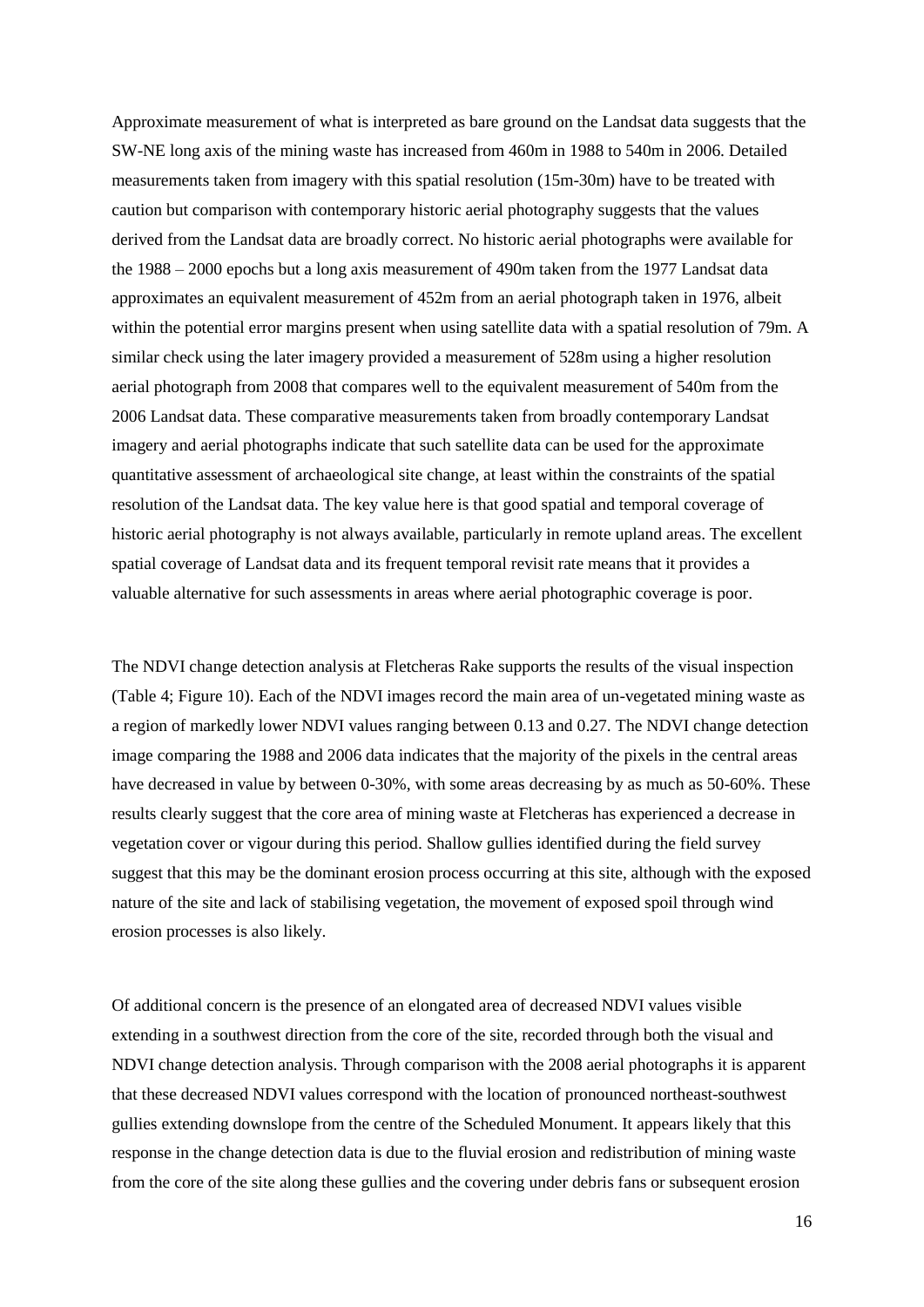of the minimal vegetation in these downslope areas. This conclusion was supported by the field walkover survey, with evidence for clearly defined incised gullies that are eroding through areas of vegetated mining waste.



Figure 9. Landsat images for Fletcheras Rake showing Tasselled Cap greenness index. The black polygon outline indicates the area designated as a nationally important Scheduled Monument and therefore under statutory government protection (Landsat data from GLCF; Photography © English Heritage)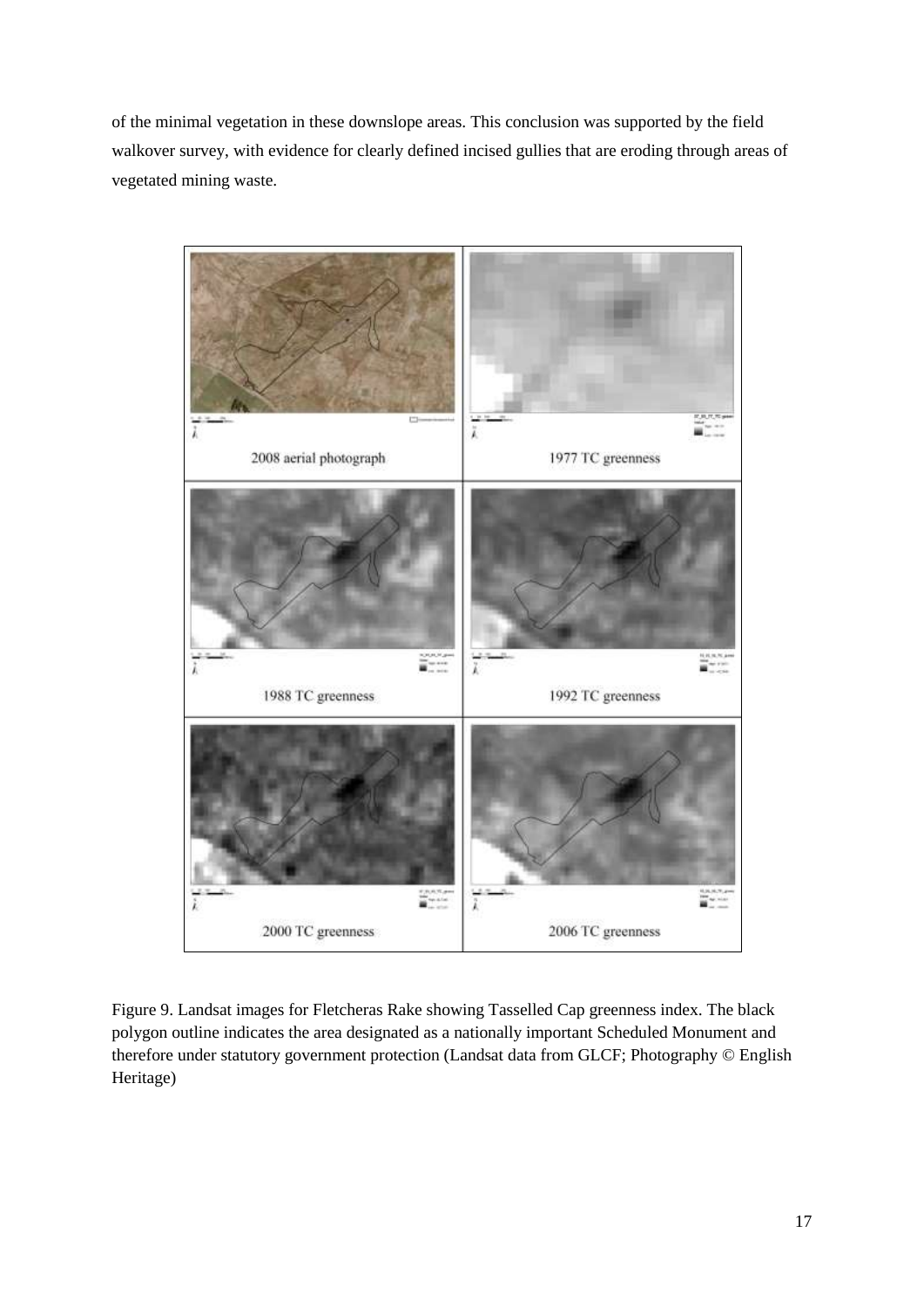

Figure 10. Landsat data for Fletcheras Rake showing single epoch NDVI images and NDVI change results. The black polygon outline indicates the area designated as a nationally important Scheduled Monument and therefore under statutory government protection (Landsat data from GLCF; Photography © English Heritage)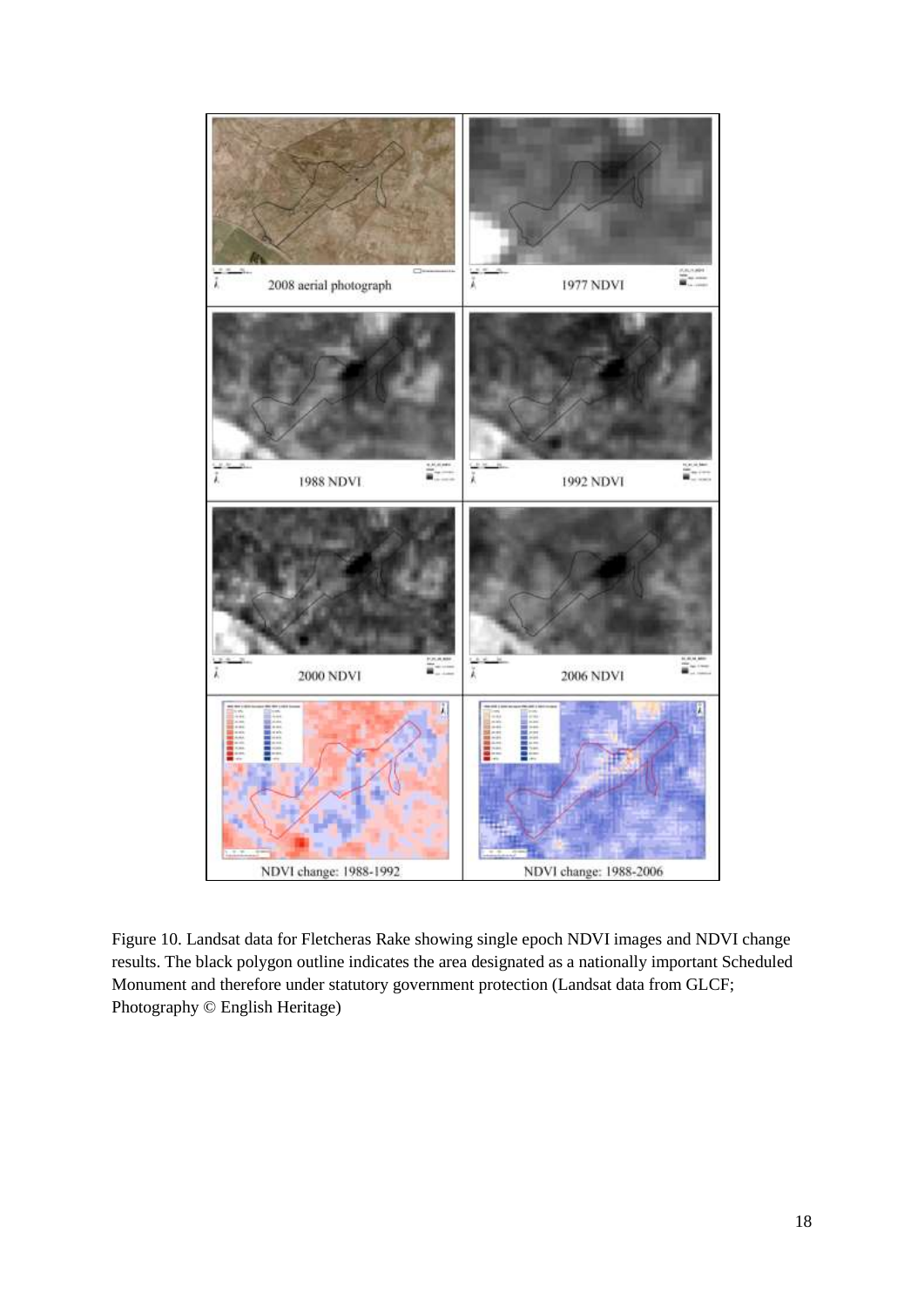| Year | Count | <b>Minimum</b> | <b>Maximum</b> | <b>Sum</b>  | <b>Mean</b> | <b>Std Dev</b> |
|------|-------|----------------|----------------|-------------|-------------|----------------|
| 1977 | 7866  | 0.148936       | 0.595745       | 2569.738121 | 0.326689    | 0.061456       |
| 1988 | 7866  | 0.102564       | 0.714286       | 3497.713805 | 0.444662    | 0.069948       |
| 1992 | 7866  | 0.103448       | 0.675676       | 3394.222415 | 0.431506    | 0.063468       |
| 2000 | 7866  | $-0.263158$    | 0.5            | 1157.809208 | 0.147192    | 0.076672       |
| 2006 | 7866  | 0.137255       | 0.777778       | 4289.33464  | 0.545301    | 0.068832       |

Table 4. NDVI statistics for Fletcheras Rake (note the decreased values for 2000)

## *3.3 Field sampling and soils analysis (Fletcheras Rake)*

The vegetation communities at Fletcheras Rake are typical of an upland heath or upland dry grassland with no evidence of metallophyte communities. In contrast, lead concentrations from each of the six soil sample locations are extremely high and exceed all suggested guidelines (SGV and ICRCL) (Table 5; Figures 4, 11 and 12). This is of significant concern in terms of environmental risk, particularly in those areas where there is the potential for access by livestock. Sequential extraction showed that a significant proportion of this lead is in the exchangeable fraction and therefore potentially available for uptake by organisms or movement through the landscape. The DGT values for lead from the northern area of Fletcheras Rake confirm that Pb is available for uptake and therefore constitutes a significant environmental risk for the area. The remaining metals that were measured fell within the normal ranges for soils and therefore do not pose a risk to the environment.

From comparison of the mapping and soil analysis it was evident that the vegetation communities did not accurately reflect the underlying soil chemistry but instead were strongly influenced by the elevation at which the community was located. However it is also clear that the farming activity within the area has significantly affected the vegetation community. On areas of spoil which might have been expected to support metallophyte communities, there is a thick grass sward which is most likely due to the input of fertilisers from livestock. On areas that are either isolated from livestock or have limited access and have the appropriate open habitat, metal tolerant species are present, but these are isolated and extremely limited in extent. This finding has important implications for the use of vegetation mapping alone to identify areas of metal contamination, reaffirming the view that the distribution of metallophyte communities cannot be used as a simple predictor of soil chemistry.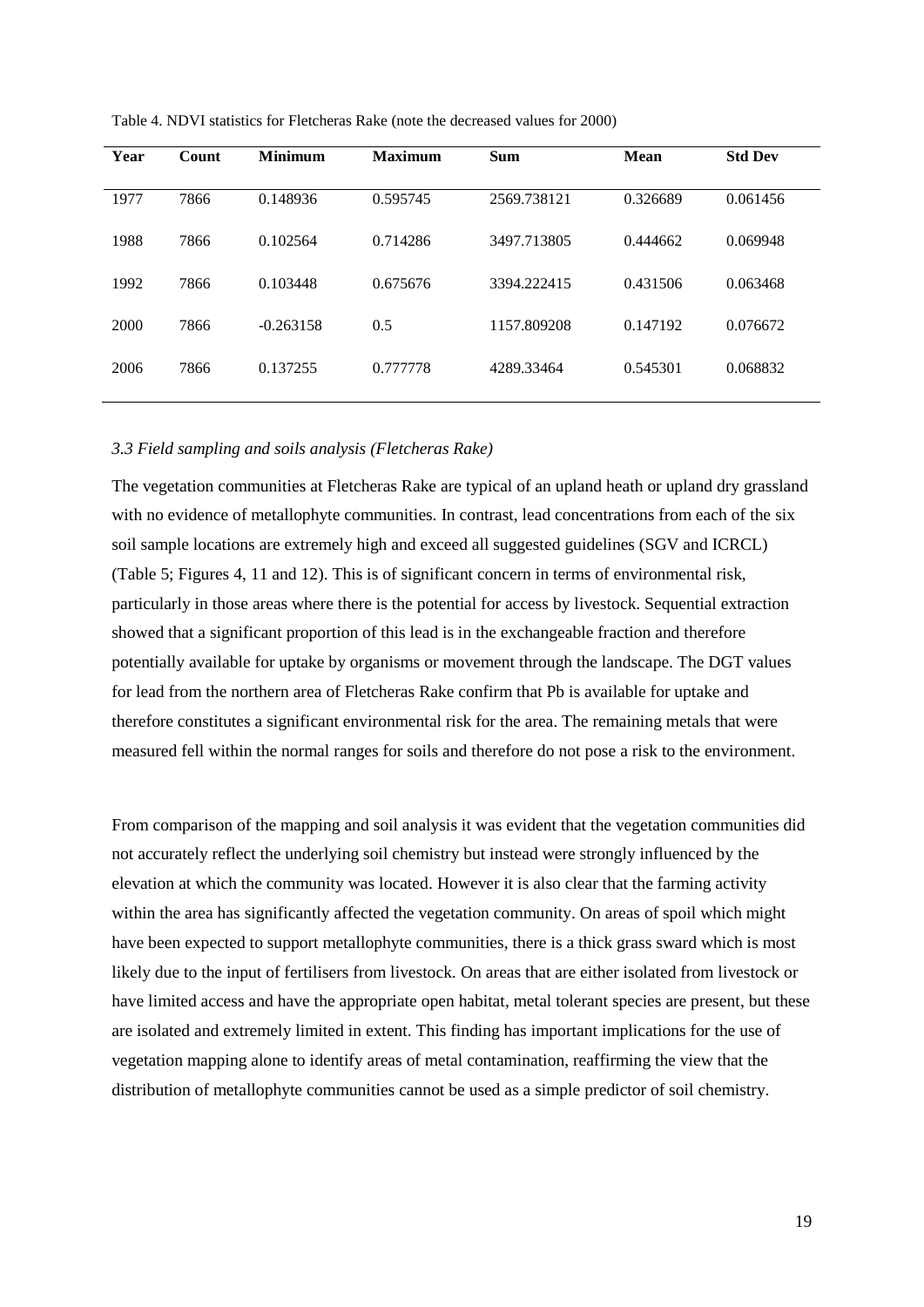

Figure 11. Total metal concentrations in soil profiles from Fletcheras mine samples NE1 and NE2, taken from vegetated areas of short grass species *M. caerulea* and *P. schreberi*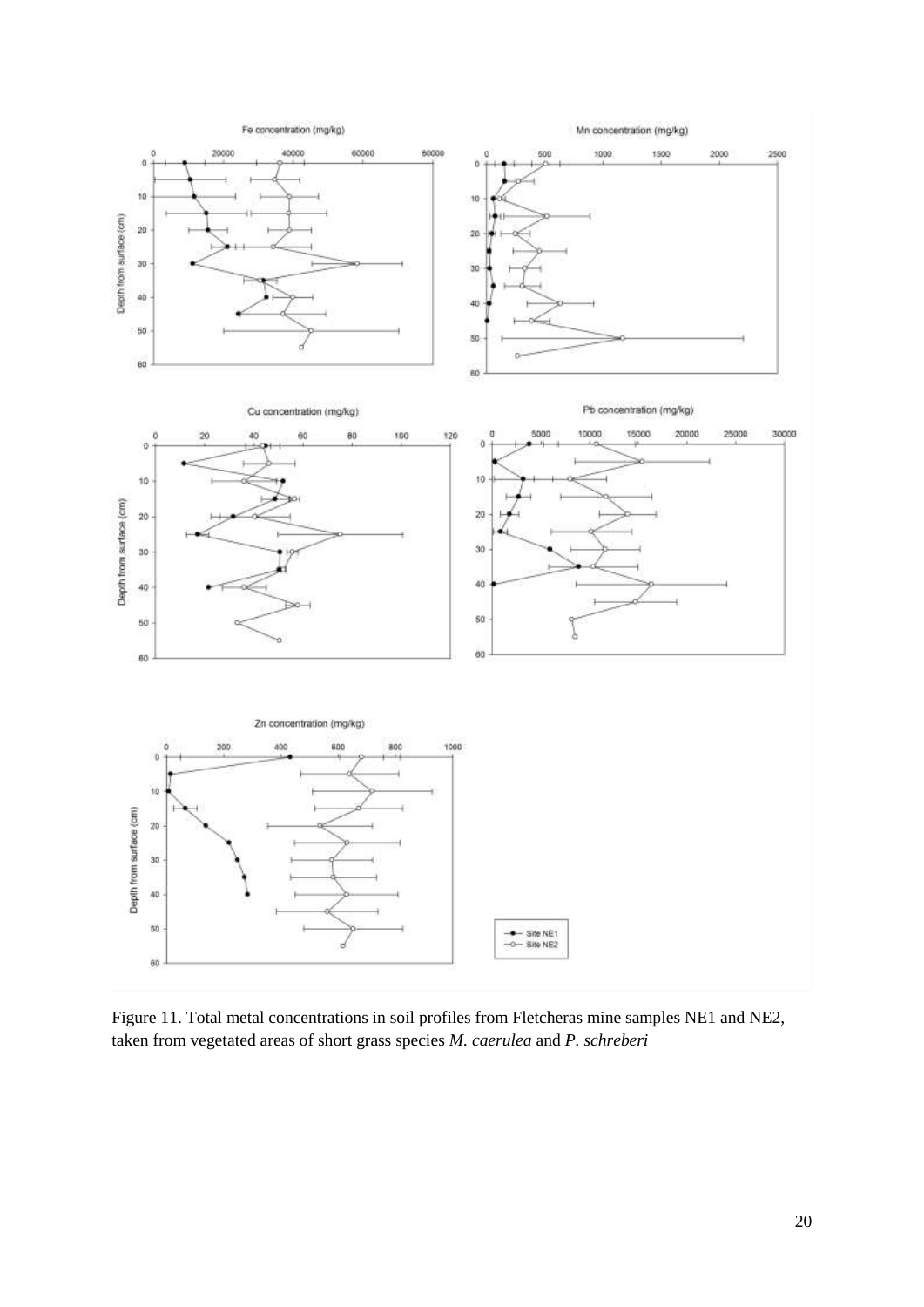

Figure 12. Total metal concentrations in soil profiles from Fletcheras mine samples N1-N4, taken from a bare, unvegetated spoil heap (N1) and partially vegetated spoil heaps (N2-N4)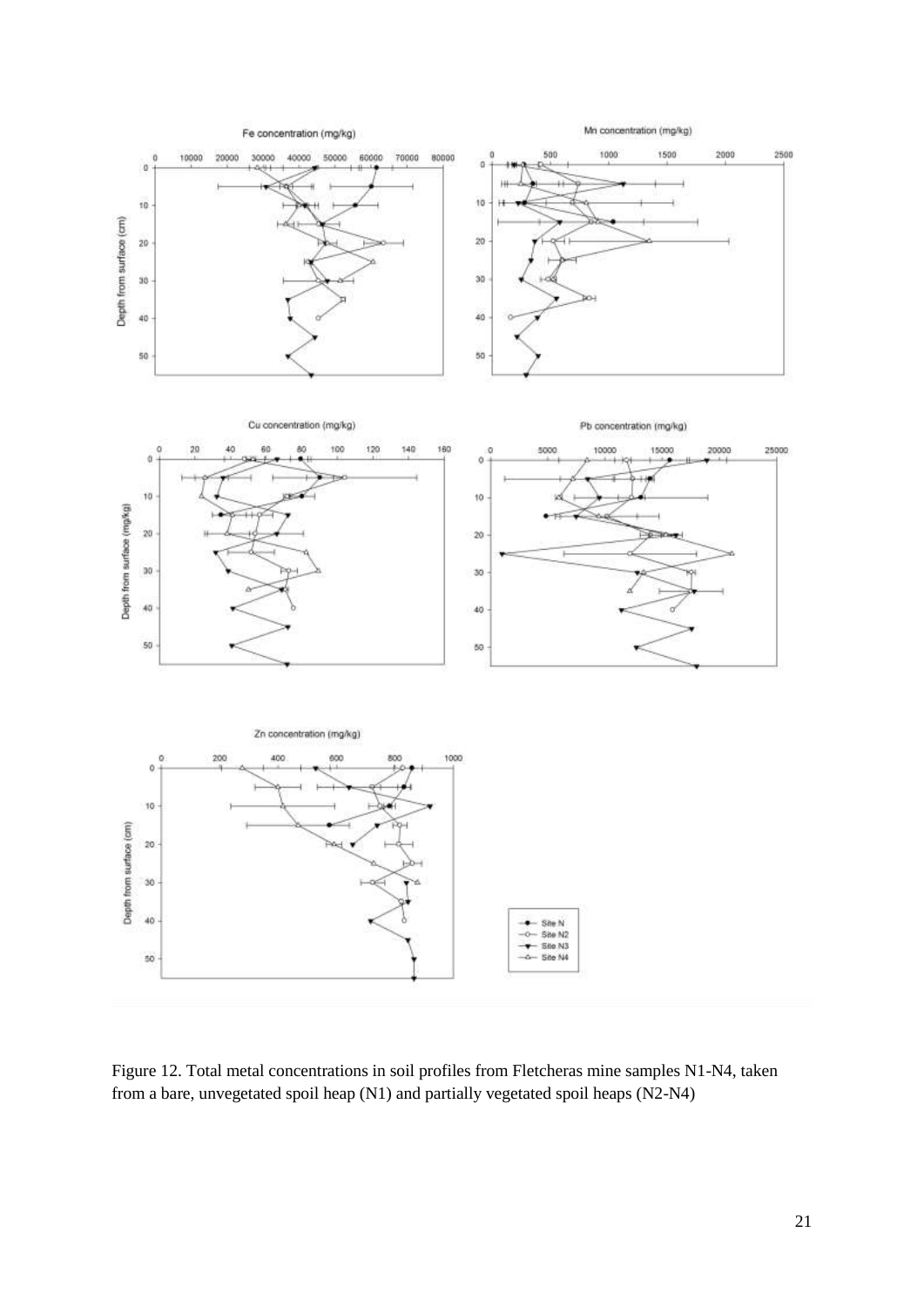Table 5. ICRCL Interdepartmental Committee on the Redevelopment of Contaminated Land guideline values for restoration of metalliferous mining sites (ICRCL, 1990) compared with sampled values from Fletcheras Rake

|        | Trigger Value          | Maximum concentration for      | Fletcheras Rake concentrations  |  |
|--------|------------------------|--------------------------------|---------------------------------|--|
|        | (mg/kg air dry weight) | grazing (mg/kg air dry weight) | (range in mg/kg air dry weight) |  |
| Zinc   | 1000                   | 3000                           | Barely detectable - 870         |  |
| Copper | 250                    | 500                            | $12 - 104$                      |  |
| Lead   | 300                    | 500                            | 192 - 20303                     |  |
|        |                        |                                |                                 |  |

## **4. DISCUSSION**

#### *4.1 Landscape scale condition of industrial heritage on Alston Moor*

The density and variety of archaeological features identified through the aerial mapping clearly demonstrates the significance of the industrial heritage resource on Alston Moor. However, the subsequent erosion mapping and change detection analyses also sharply highlight the potential fragility of these remains. The mapping revealed numerous sites at which evidence for landforms indicating direct erosion could be found, including the gullies extending through the western side of Fletcheras Rake and the presence of similar gully features across the processing floors at Whitesike and Bentyfield mines. Examples suggestive of indirect coupling between geomorphological erosion processes and archaeological remains were equally apparent. The spatial linkage between the gully erosion east of Redgroves Hush and the system of leats feeding into the upper end of the hush suggests that the historic anthropogenic alteration of the local hydrology at this site may have caused, or at least exacerbated, the erosion of the peat. A similar situation was noted in a number of other locations throughout the study area, associated with historic and more recent alterations to the upland hydrology. For example, the extensive gullying occurring on Flinty Fell appears to be directly associated with the network of  $20<sup>th</sup>$  century drainage grips dissecting the landscape in this area (Figure 13). Although it is not clear from the remotely sensed data whether the grips were cut to flow into preexisting gully features or whether the gullying is being caused by the gripping, what is apparent is that anthropogenic alterations to the landscape are inextricably linked with the ongoing fluvial erosion.

The potential for ongoing or future fluvial erosion at a high proportion of the archaeological sites mapped across the entire study area can also be demonstrated by assessing the location of these sites in relation to the local stream pattern. The hydrological drainage network was modelled in ArcGIS using a 5m resolution digital terrain model, with the output being a vector layer representing the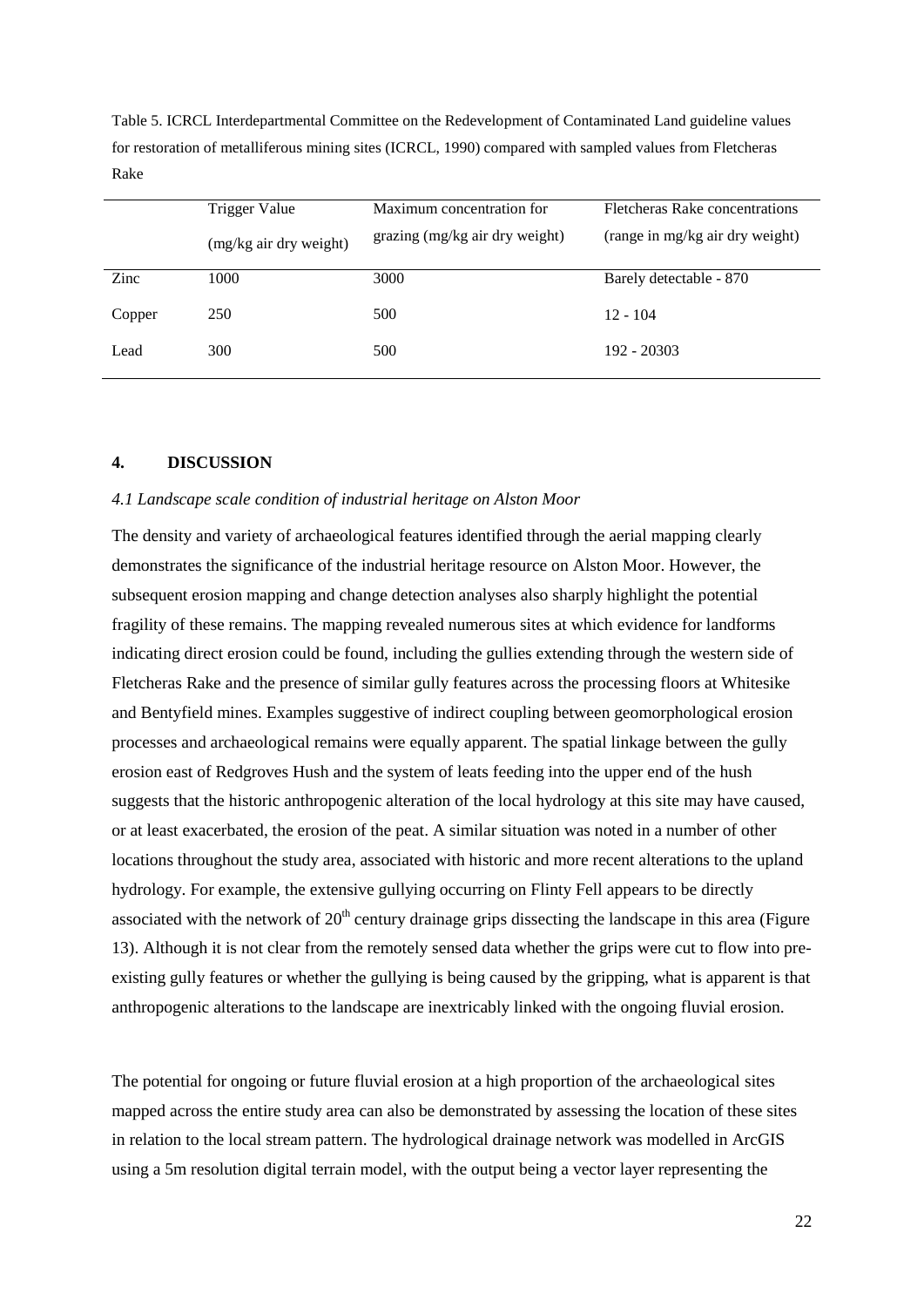stream locations and with stream order as an associated tabular attribute. Analysis of this drainage network demonstrates that 175 mapped industrial features are in direct spatial contact with a stream of second order or higher, representing 14.7% of all recorded archaeological features. A total of 315 archaeological features (26.4% of the total mapped) are within just 10m of a stream of second order or higher. When the first order streams are included in the analysis these figures increase to 333 features (27.9%) in direct contact with a stream and 601 features (50.4%) within just a 10m distance.



Figure 13. Difference from Mean Elevation (DFME) model produced from airborne lidar data, showing complex spatial relationships between peat gullies,  $20<sup>th</sup>$  century drainage grips and industrial archaeological remains on Flinty Fell (Lidar data © English Heritage)

The proximity of an archaeological feature to a modelled drainage channel is not necessarily a direct indicator of active erosion but does highlight one potential factor that could be contributing to the erosion of important heritage sites. It is also worth noting that many of the other potentially destabilising surface characteristics present at Redgroves Hush and Fletcheras Rake, such as a lack of vegetation cover, steep slope angles and gullying, are visible at many of the other sites mapped as part of this study. Importantly this includes a number of the other Scheduled Monuments in the area, including the lead mines at Whitesike and Bentyfield and the extensive lead/zinc workings around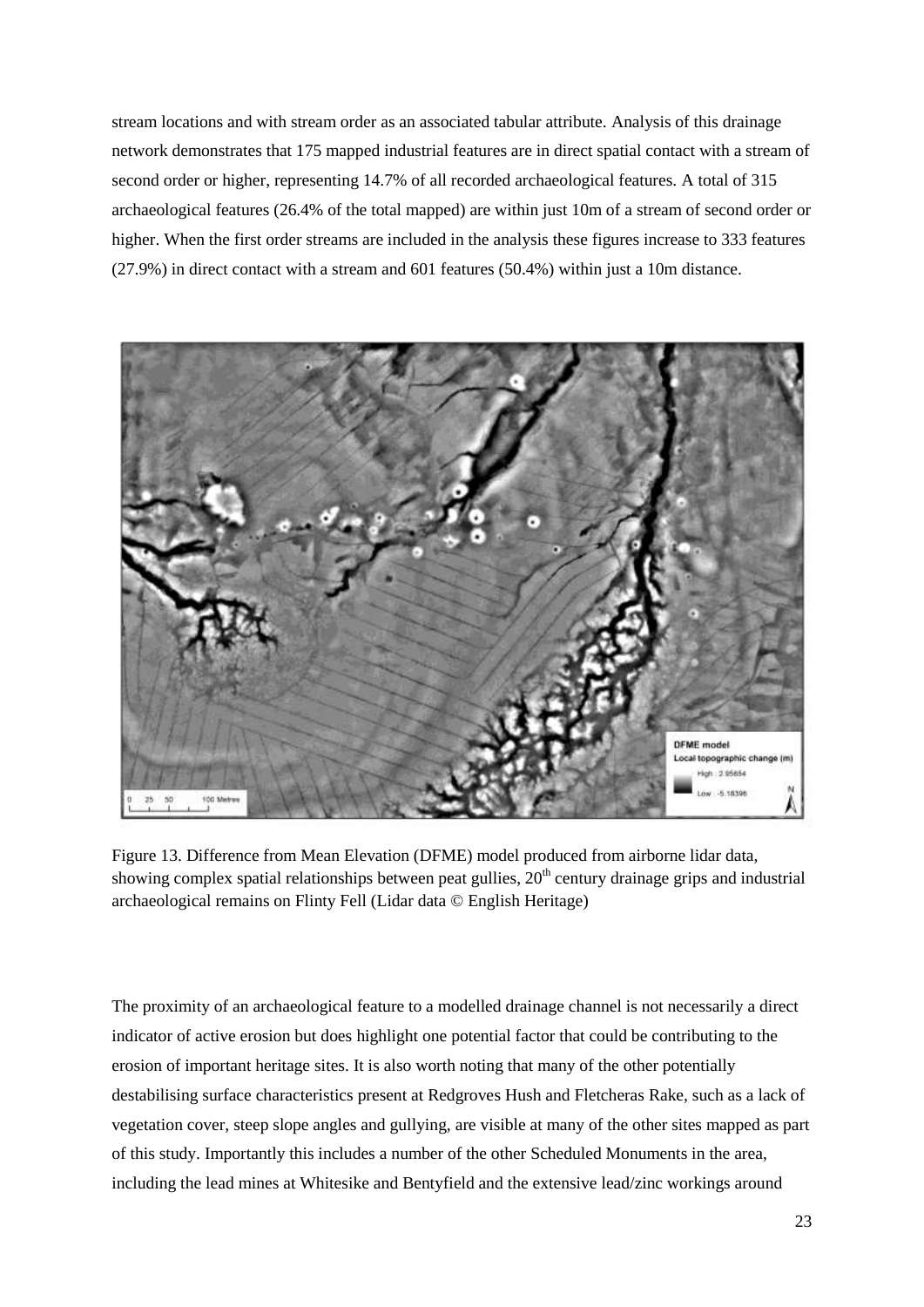Nenthead. The threats caused by surface erosion at Whitesike and Bentyfield have already been recognised and determined to be of high enough risk that recent attempts have been made by English Heritage and the North Pennines AONB to assess their condition and stabilise them from further degradation. Similarly, a monitoring programme has been put in place by the Coal Authority to assess the erosion of some of the spoil heaps in the Nenthead mining complex. However, this present study suggests that the erosion of the industrial archaeological remains on Alston Moor is potentially far more widespread than just these individual sites.

The detailed change detection analyses at both Redgroves Hush and Fletcheras Rake suggest that the extent of erosion at these two sites has certainly changed during the last c. 35 years. Although the NDVI change detection results display marked heterogeneity across the archaeological remains, significant trends have been detected. At Redgroves Hush the main area of peat gullying appears relatively stable but the vegetation cover on the hush itself does appear to have decreased, potentially exposing the site to further future erosion. Similarly, the spatial extent of bare, unvegetated spoil at the Fletcheras site has increased markedly between 1977 and 2006, mainly in a southwesterly direction along pronounced gullies. This same pattern of reworking of archaeological deposits and their movement downstream from their original location was also identified at both Whitesike and Bentyfield Mines, where significant areas of unvegetated bare spoil are located close to steep valley sides. Although fluvial processes have been identified at both field sites it is also likely that both slope and aeolian processes are playing a significant role in the erosion of the archaeology of the area. The fieldwork identified evidence for soil creep, rilling and shallow landslides on the slopes of Redgroves Hush and probable wind transport on the exposed spoil heaps at Fletcheras Rake.

## *4.2 Significance of change for wider landscape*

The significance of the ongoing interaction between the industrial archaeology of Alston Moor and the erosion of the landscape through natural processes lies in its implications for both heritage management priorities and natural ecology. With archaeological sites being actively damaged through erosion there is the real risk that elements of important industrial heritage will be lost. The industrial sites in question often contain complex and multi-period remains, with erosion not just damaging waste spoil heaps but also a multitude of other associated features. Furthermore, although this research has focused on industrial heritage it is important to remember that upland environments are often excellent preservers of archaeological remains from a wide range of site types and periods. This preservation has largely been due to relatively low anthropogenic pressure in these environments in modern times but the continued survival of the resource is in the balance. Natural erosion processes, such as the widespread gullying that is occurring throughout the Alston landscape, have the potential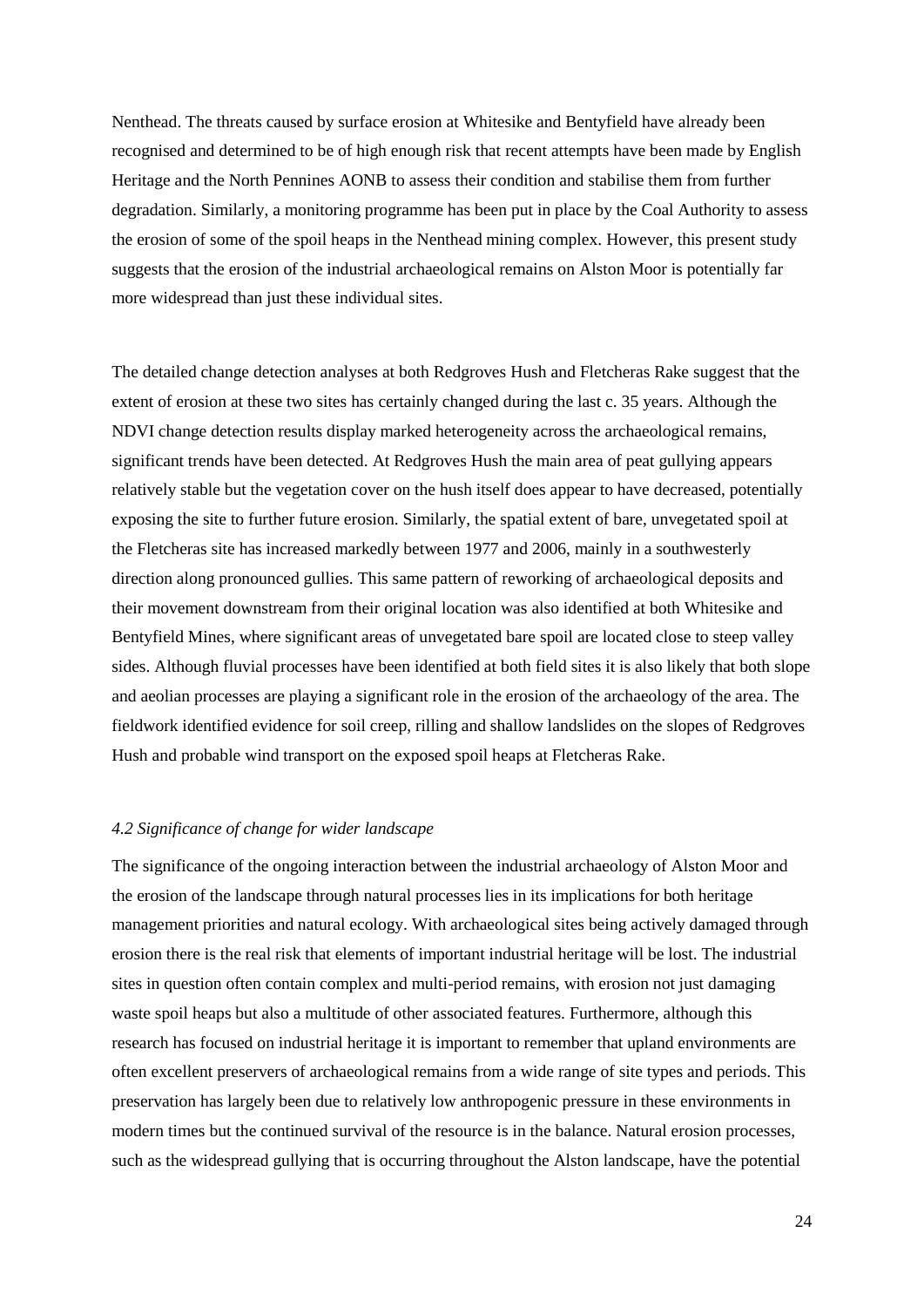to not just damage upstanding archaeological remains but to also alter the sub-surface burial environment and therefore affect levels of *in situ* preservation, as well as less tangible resources such as the palaeoenvironmental archive that can be provided by intact peat deposits.

The localised relationship between geomorphology and archaeology has been demonstrated elsewhere to be one of the key drivers behind the release and redistribution of previously stored lead contaminants in non-peat soils in both the UK and beyond (Hudson-Edwards et al., 2008; Hürkamp et al., 2009; Macklin et al., 2006; Rowan et al., 1995). The results of this research into the Alston landscape indicate that there is a similar relationship with high contamination levels associated with historic land-use practices. The relative concentrations within and between the sites are heterogeneous and therefore the potential for redistribution is likely to depend upon both the local archaeological and geomorphological context, although the limited sample size in this study prevents us from making a conclusive statement regarding this.

Extensive erosion of archaeological deposits on abandoned lead mining sites was shown to be actively occurring at a number of locations. Where this erosion corresponds with soils containing high levels of metal contaminants, as was demonstrated at Fletcheras Rake, the implications are significant. Lead concentrations from all of the six soil samples taken from Fletcheras Rake exceeded current guideline values but equally importantly, they were all located within the area indicated by the NDVI change detection analysis as becoming less vegetated through time. With the results suggesting that mine tailings from this central area are being redistributed downslope along pronounced gullies the conclusion has to be that the lead contaminants are also being mobilised. The erosion of industrial archaeological remains and the release of metal contaminants into the wider landscape should be a matter of real concern, not just for archaeologists and ecologists but also for surrounding communities, with the potential for such contaminants to reach important infrastructure elements such as water supplies and agricultural land (Johnston et al., 2008; McCaffrey et al., 2005).

## **5. CONCLUSIONS**

This research has demonstrated that multisensor remote sensing techniques have the potential to significantly increase our understanding of the interrelationships between archaeological sites, landscape change and the geomorphological context occurring in upland environments, especially when combined with field-based mapping and soil sampling. Industrial archaeological sites in the Alston area are clearly at risk of continued erosion from natural processes, particularly surface run-off and slope instability. However, it is also apparent that this relationship is far from one sided; with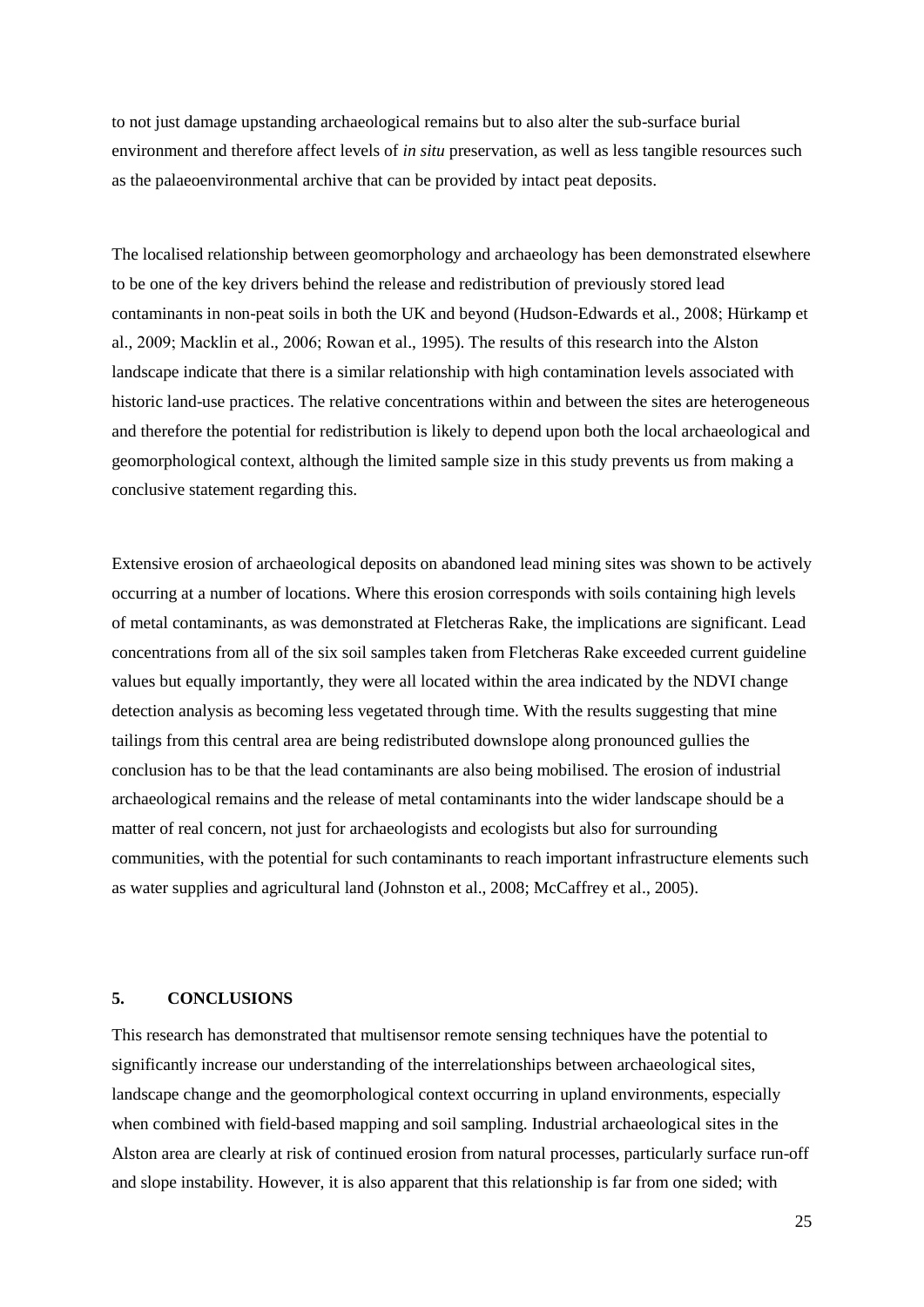damage to former mining sites potentially releasing high levels of harmful metal contaminants into the wider catchment and therefore impacting negatively back onto the natural environment.

The focus of this study was primarily on providing a landscape-scale assessment of the archaeological resource within this area of the North Pennines and to this end it can be deemed a success. Nevertheless, the results have demonstrated that the coupling effect between historic land-use practices and natural processes is extremely complex and far more locally variable than the spatial and temporal resolution of this project has been able to adequately define. In particular, the work has established that the relationship between surface vegetation community and the levels of heavy metals in the underlying soils is not as straightforward as initially presumed, with the important resulting conclusion being that vegetation mapping alone cannot be used as a direct indicator of metal contamination on former mine sites. It is only through further detailed combined consideration of the archaeological, geomorphological and modern land-use context of a site that we will obtain a more complete understanding of the interaction between the various processes at work.

### **ACKNOWLEDGEMENTS**

This research was funded by English Heritage as part of their wider 'Miner-Farmer Landscapes of the North Pennines Area of Outstanding Natural Beauty' project. The overall Miner-Farmer research was project managed by Stewart Ainsworth. The authors extend their thanks to the numerous other staff in the English Heritage Archaeological Survey and Investigation teams who have given of their time and advice, especially Dave Went and Yvonne Boutwood. Paul Leadbitter and Andy Lloyd of the North Pennines AONB Partnership kindly provided relevant digital data and assisted with fieldwork access. The landowners of the focus area are thanked for access permissions. The authors are grateful to Dr Jeff Warburton and two anonymous reviewers who provided helpful comments on an earlier draft of this paper.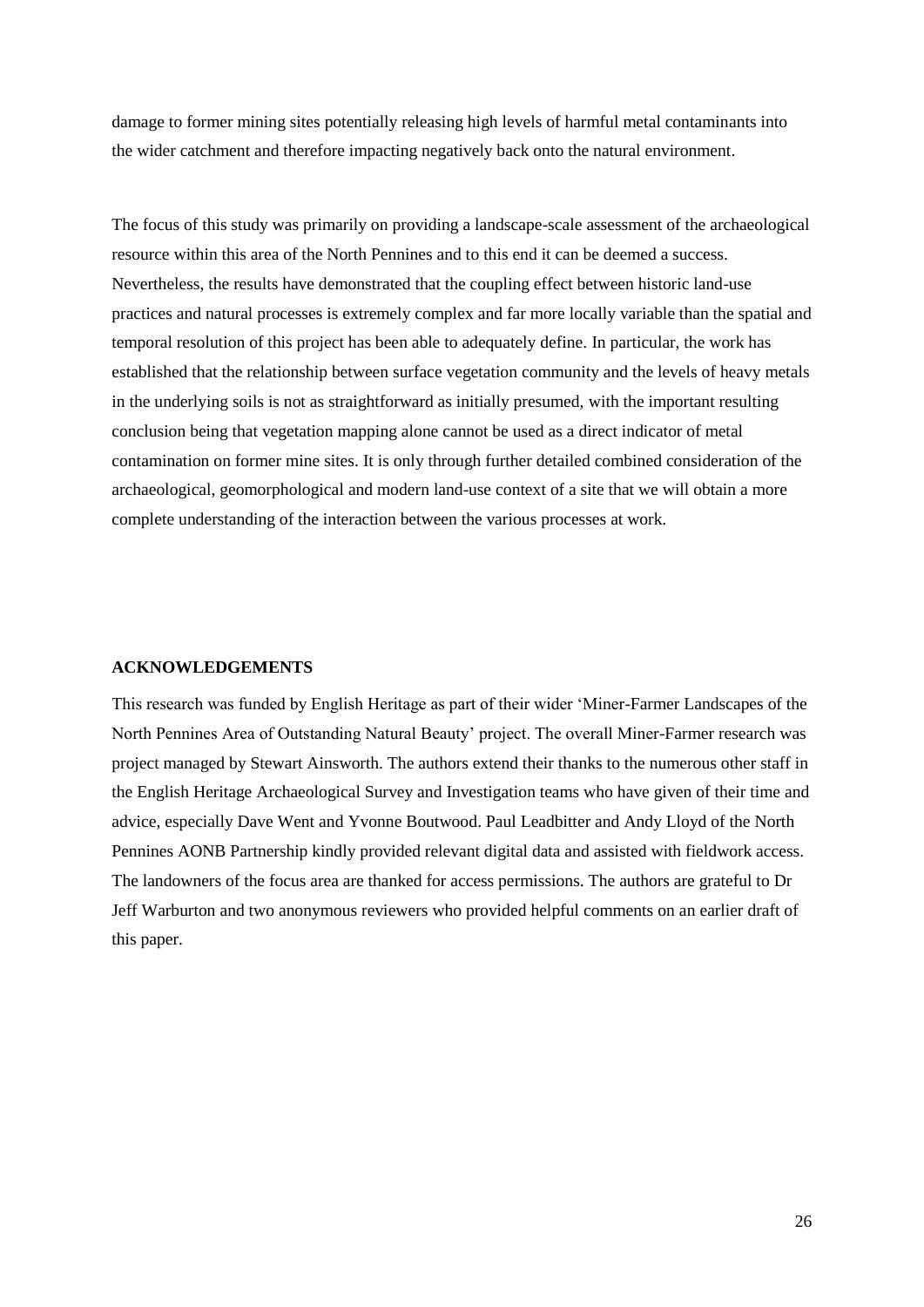## **REFERENCES**

Ainsworth, S., 2008. Miner-Farmer Landscapes of the North Pennines Area of Outstanding Natural Beauty (AONB): Project Design. English Heritage.

Baker, A.J.M., Ernst, W.H.O., Van der Ent, A., Malaisse, F. and Ginocchio, R., 2010. Metallophytes: a unique biological resource, its ecology and conservational status in Europe, central Africa and Latin America. In. Batty, L.C. and Hallberg, K.B. Ecology of Industrial Pollution. Cambridge University Press, pp740.

Barlindhaug, S., Holm-Olsen, I.M. and Tømmervik, H. 2007., Monitoring archaeological sites in a changing landscape – using multitemporal satellite remote sensing as an 'early warning' method for detecting regrowth processes. Archaeological Prospection, 14: 231-244.

Becker, T., Kutzbach, L., Forbrich, I., Schneider, J., Jager, D., Thees, B. and Wilmking, M., 2008. Do we miss the hot spots? – The use of very high resolution aerial photographs to quantify carbon fluxes in peatlands. Biogeosciences 5, 1387-1393.

Bonn, A., Allott, T., Hubacek, K. and Stewart, J. 2009., Drivers of Environmental Change in Uplands. Routledge, Abingdon.

Bower, M., 1960. Peat erosion in the Pennines. Advancement of Science 64, 323-331.

Bulman, R., 2004. Introduction to the Geology of Alston Moor. North Pennines Heritage Trust, North Shields.

Burt, T.P., Thompson, D.B.A. and Warburton, J. (Eds.), 2002. The British uplands: Dynamics of change. Joint Nature Conservation Committee: Report No. 319.

Campbell, J.B., 2006. Introduction to Remote Sensing. Taylor & Francis, New York.

Challis, K., Forlin, P. and Kincey, M., 2011. A generic toolkit for the visualisation of archaeological features on airborne lidar elevation data. Archaeological Prospection, 18, 279-289.

Charman, D., 2002. Peatlands and environmental change. Wiley, Chichester.

Clarke, S.M., 2008. Geology of NY74NE, NW and NY75NE, SW and SE, Alston, Cumbria. British Geological Survey. Geology and Landscape Northern Britain Programme: Open Report OR/07/032.

Clement, S., 2005. The future stability of upland blanket peat following historical erosion and recent re-vegetation. Unpublished PhD thesis. Durham University, 387p.

Coggins, D., 1986. Upper Teesdale: the archaeology of a North Pennines Valley. BAR, British Series, 150. British Archaeological Reports, Oxford.

Crist, E.P. and Cicone, R.C., 1984. A physically-based transformation of thematic mapper data – The TM Tasselled Cap. IEEE Transactions on Geoscience and Remote Sensing, 22 (3), 256-263.

Darvill, T., 1986a. The archaeology of the uplands: a rapid assessment of archaeological knowledge and practice. RCHME and CBA, London.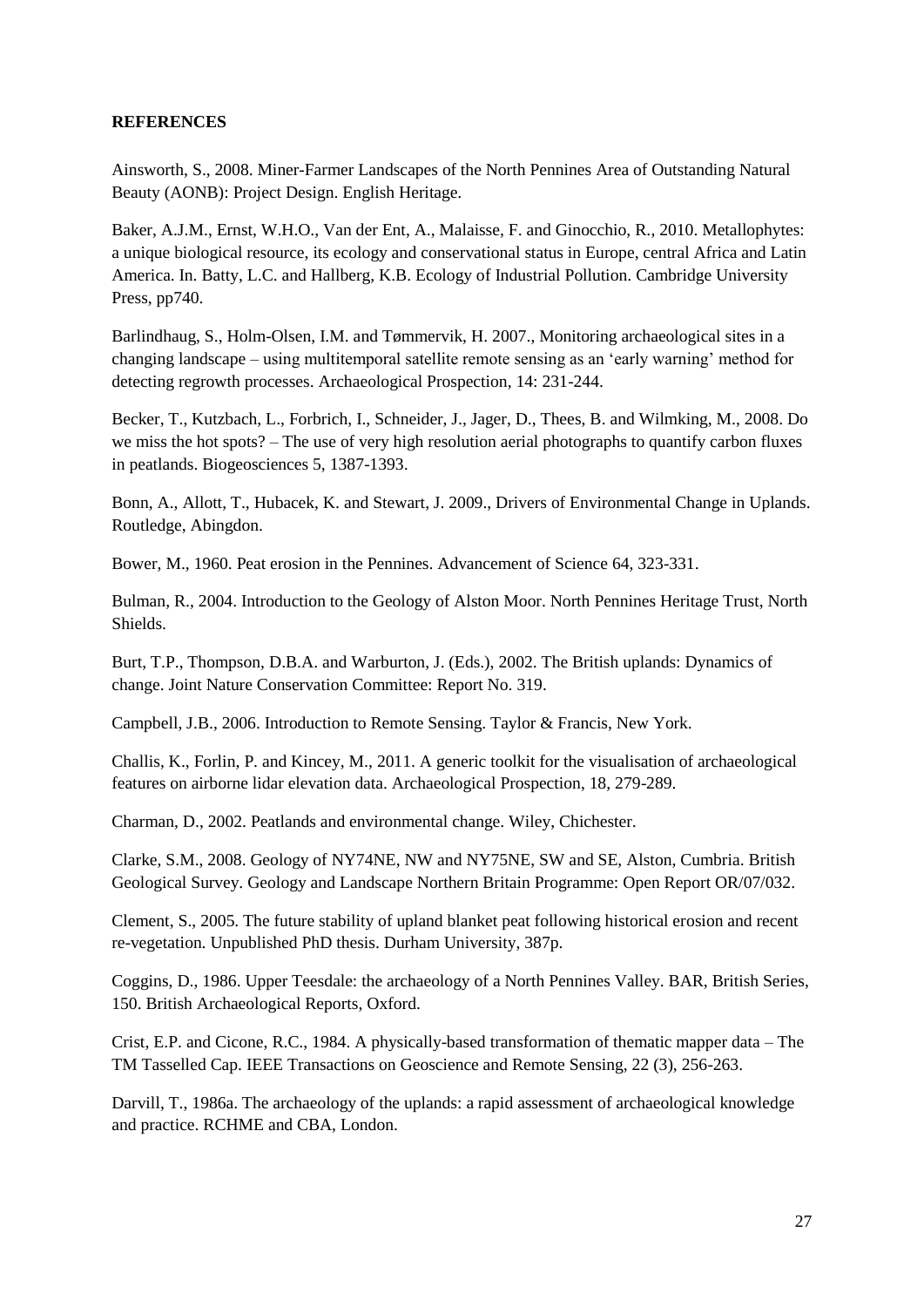Darvill, T., 1986b. Upland archaeology: what future for the past? Council for British Archaeology, London.

Devereux, B.J., Amable, G.S. and Crow, P., 2008. Visualisation of LiDAR terrain models for archaeological feature detection. Antiquity, 82 (316), 470-479.

Dunham, K.C., 1990. Geology of the Northern Pennines Orefield, Volume 1 Tyne to Stainmore (2<sup>nd</sup>) Edition). British Geological Survey.

Evans, M. and Lindsay, J., 2010. High resolution quantification of gully erosion in upland peatlands at the landscape scale. Earth Surface Processes and Landforms 35, 876-886.

Evans, M. and Warburton, J., 2005. Sediment budget for an eroding peat-moorland catchment in northern England. Earth Surface Processes and Landforms 30(5), 557-577.

Evans, M. and Warburton, J., 2010. Geomorphology of Upland Peat. Erosion, form and landscape change. Wiley-Blackwell, Oxford.

Fairbairn, R.A., 1993. The Mines of Alston Moor. Keighley, The Northern Mines Research Society.

Forbes, I., Young, B., Crossley, C. and Hehir, L., 2003. Lead Mining Landscapes of the North Pennines Area of Outstanding Natural Beauty. Durham County Council, Durham.

Gearey, B., Bermingham, N., Chapman, H., Charman, D., Fletcher, W., Fyfe, R., Quatermaine, J. and Van de Noort, R., 2010. Peatlands and the historic environment: draft scientific review for the IUCN Peatland Programme.

Harris, A. and Bryant, R.G., 2009. A multi-scale remote sensing approach for monitoring northern peatland hydrology: Present possibilities and future challenges. Journal of Environmental Management 90, 2178-2188.

Hesse, R., 2010. LiDAR-derived Local Relief Models (LRM) – a new tool for archaeological prospection. Archaeological Prospection, 17, 67-72.

Hudson-Edwards, K.A., Macklin, M.G., Brewer, P.A. and Dennis, I.A., 2008. Assessment of Metal Mining Contaminated River Sediments in England and Wales. Environment Agency Science Report: SC030136/SR4. Environment Agency, Bristol.

Hürkamp, K., Raab, T. and Völkel, J., 2009. Lead pollution of floodplain soils in a historic mining area – age, distribution and binding forms. Water, Air and Soil Pollution, 201, 331-345.

Interdepartmental Committee on the Redevelopment of Contaminated Land (ICRCL), 1990. Notes on the restoration and aftercare of metalliferous mining sites for pasture and grazing.

Johnston, D., Potter, H., Jones, C., Rolley, S., Watson, I. and Pritchard, J., 2008. Abandoned mines and the water environment. Environment Agency Science Report: SC030136-41. Environment Agency, Bristol.

Kennelly, P.J., 2008. Terrain maps displaying hill-shading with curvature. Geomorphology, 102, 567- 577.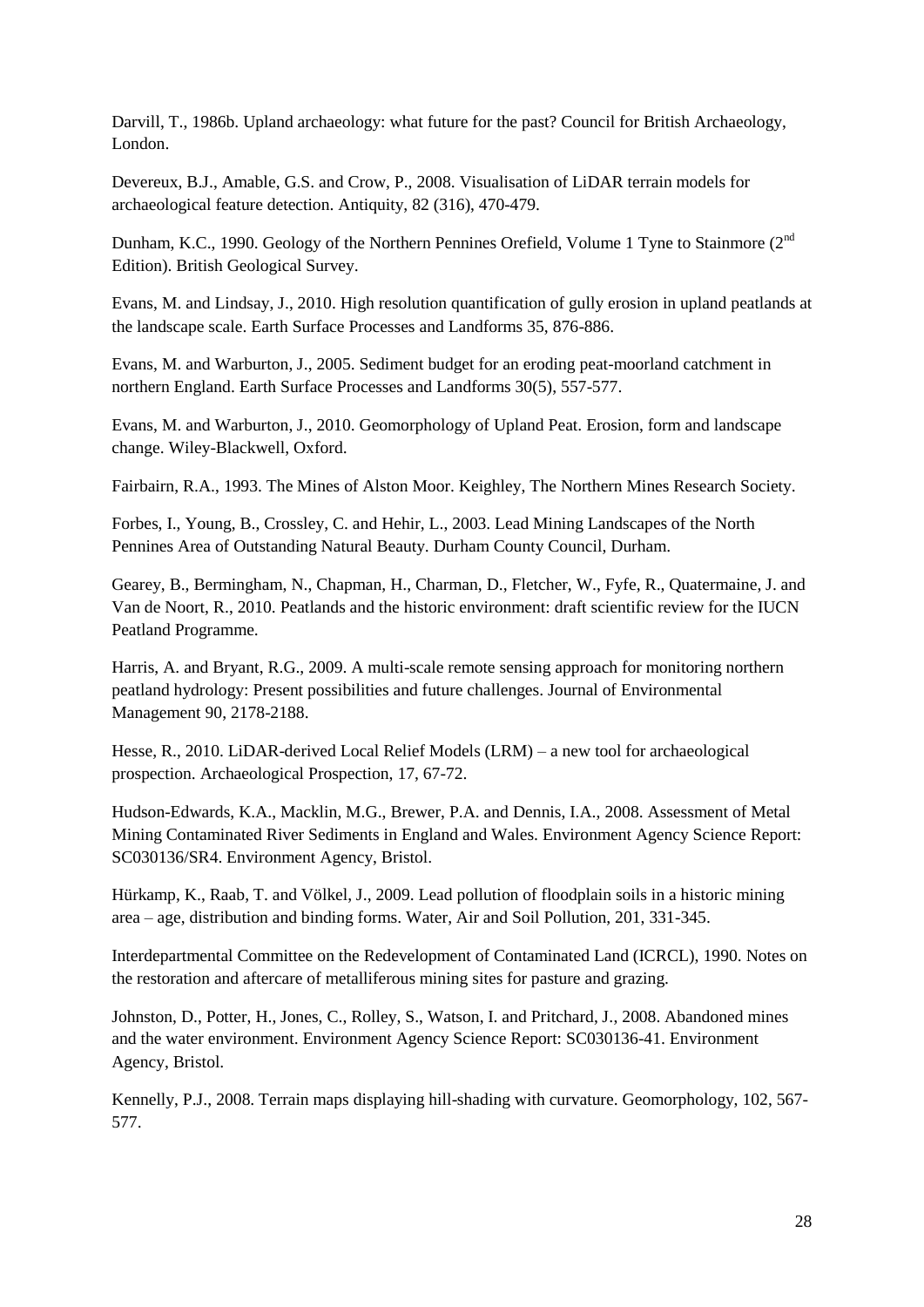Kincey, M., Batty, L., Chapman, H. and Gearey, B., 2011. Miner-Farmer Landscapes of the North Pennines AONB. Module 2.4: GIS-Based Remote Sensing and Environmental Research. University of Birmingham. Unpublished report for English Heritage.

Kincey, M. and Challis, K., 2010. Monitoring fragile upland landscapes: The application of airborne lidar. Journal of Nature Conservation 18, 126-134.

Lambinon, J. and Auquier, P., 1963. Flora and vegetation of calaminarian soils in the northern Walloon region and the western Rhineland. Chorological types and ecological groups. Natura Mosana 16, 113-130.

Lillesand, T.M., Kiefer, R.W. and Chipman, J.W., 2008. Remote Sensing and Image Interpretation. John Wiley & Sons, New Jersey.

Lowe, B., McMorrow, J., Evans, M. and Bonn, A., 2009. High resolution remote sensing for landscape scale restoration of peatland: An overview of work in progress. Proceedings of RSPSoc 2009 Annual Conference.

McCaffrey, C., Challis, K., Cranstone, D., Trueman, M. and Nathanail, C.P., 2005. Guidance on assessing the risk posed by land contamination and its remediation on archaeological resource management. Environment Agency Science Report P5-077/SR. Environment Agency, Bristol.

Macklin, M.G., Brewer, P.A., Hudson-Edwards, K.A., Bird, G., Coulthard, T.J., Dennis, I.A., Lechler, P.J., Miller, J.R. and Turner, J.N., 2006. A geomorphological approach to the management of rivers contaminated by metal mining. Geomorphology, 79, 423-447.

Manby, T.G. and Turnbull, P., 1986. Archaeology in the Pennines: studies in honour of Arthur Raistrick. BAR British Series 158. British Archaeological Reports, Oxford.

Margui, E., Salvado, V., Queralt, I. and Hidalgo, M., 2004. Comparison of three-stage sequential extraction and toxicity characteristic leaching tests to evaluate metal mobility in mining wastes. Analytica Chimica Acta, 524, 151-159.

Mather, P.M., 2006. Computer processing of remotely-sensed images. Wiley, Chichester.

Oakey, M., Radford, S. and Knight, D., 2012. Alston Moor, North Pennines. Miner-farmer landscapes of the North Pennines AONB NMP: Aerial investigation and mapping report. English Heritage.

Poulin, M., Careau, D., Rochefort, L. and Desrochers, A., 2002. From satellite imagery to peatland vegetation diversity: How reliable are habitat maps? Conservation Ecology 6(2),16.

Rodwell, J.S., 2006. National Vegetation Classification User's Handbook. Joint Nature Conservation Committee, Peterborough.

Rowan, J.S., Barnes, S.J.A., Hetherington, S.L., Lambers. B. and Parsons, F., 1995. Geomorphology and pollution: the environmental impacts of lead mining, Leadhills, Scotland. Journal of Geochemical Exploration, 52, 57-65.

Simmons, I.G., 2003. The moorlands of England and Wales: An environmental history 8000 BC – AD 2000. Edinburg University Press, Edinburgh.